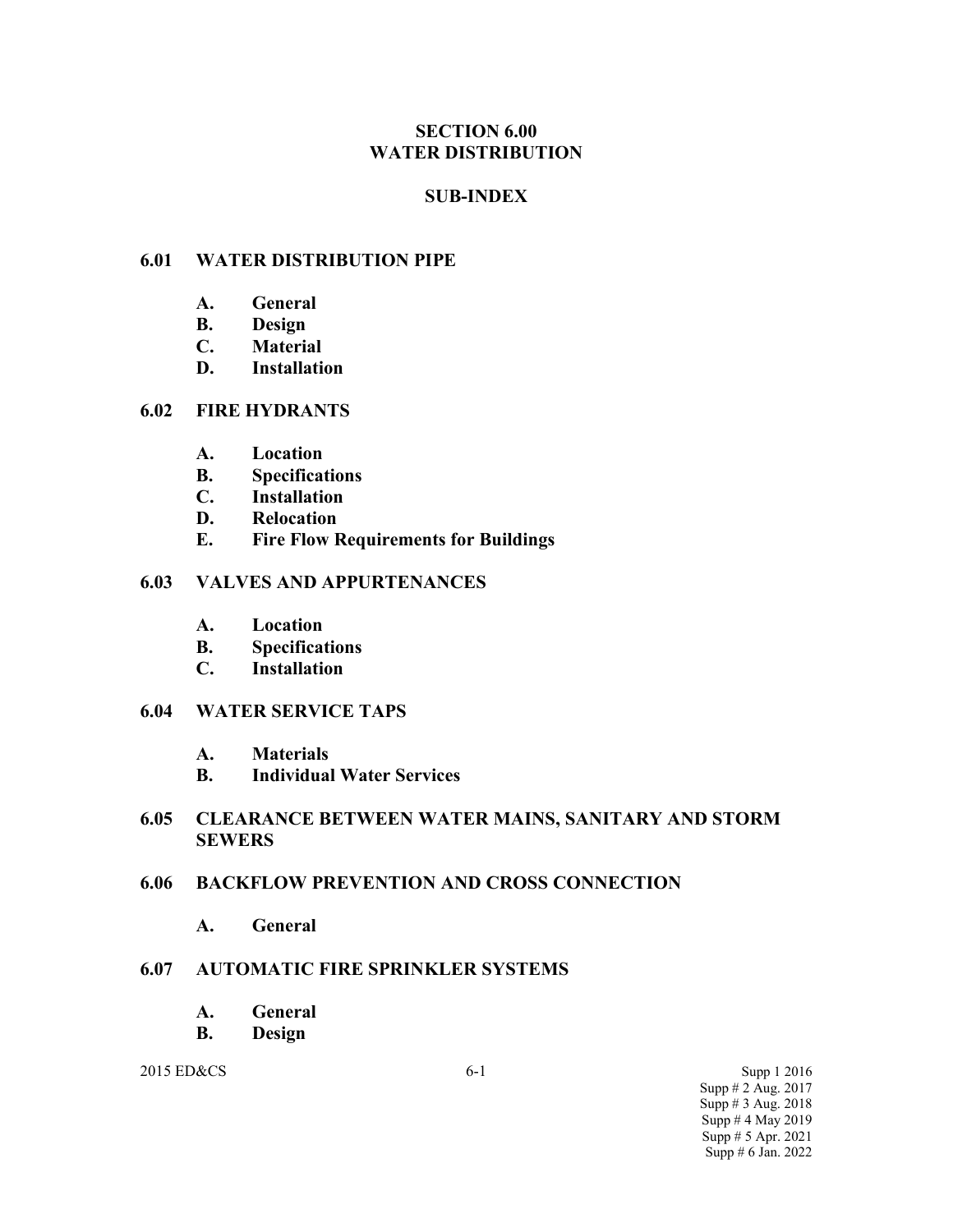- **C. Post Indicator Valve**
- **D. Backflow Prevention**
- **E. Fire Department Connection**
- **F. Dedicated Riser Room**
- **G. Access**
- **H. Identification**
- **I. Installation**
- **J. Fire Alarm Panel Location**

### **6.08 FIRE DEPARTMENT ACCESS**

- **A. Fire Access and Fire Lanes**
- **B. Gates**
- **C. Two Points of Access**
- **D. Fire Lanes**
- **E. Fire Safety During Construction**

### **6.09 TESTING AND INSPECTION**

- **A. Hydrostatic Testing**
- **B. Chlorination**
- **C. Bacteriological Sampling**

### **6.10 FIRE PROTECTION DURING CONSTRUCTION**

- **6.11 IRRIGATION SYSTEMS**
- **6.12 REPAIR OF WATER LINES**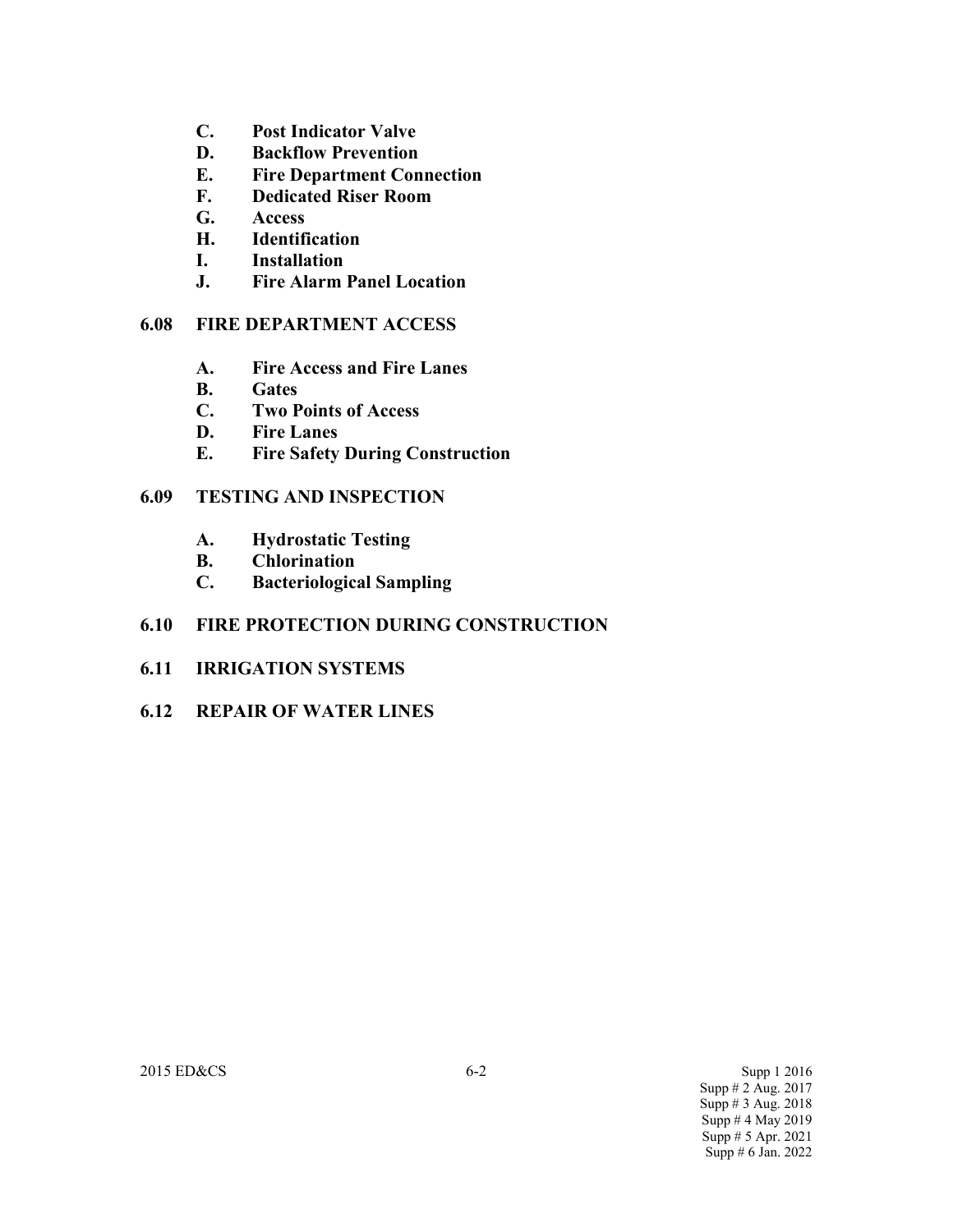### **SECTION 6.00**

### **WATER DISTRIBUTION**

### **6.01 WATER DISTRIBUTION PIPE**

#### **A. General**

Water system expansions shall meet all requirements of these standards. In addition, the *North Carolina Administrative Code Title 15A Chapter 18 Subchapter C – Water Supplies* (15A NCAC 18C) is hereby incorporated into the Town's standards for water system expansions. This specification section identifies minimum equipment and construction requirements for water system expansions that are to be owned and operated by the Town of Holly Springs. This section does not address every aspect of water system expansion; it is the design engineer's (Designer's) responsibility to supplement these requirements as necessary to produce a complete set of plans and specifications.

All utility extension permits must be obtained prior to construction. Refer to the Town Code of Ordinances Section 16 for further requirements.

#### **B. Design**

**Location:** Water lines shall be extended along the entire roadway frontage length of any proposed project. All public water mains shall be located within dedicated right of way or dedicated easements with a minimum width of 20 feet. Landscape plantings, fences, or structures shall not be allowed within water line easements.

**Sizing:** Water lines shall be sized in accordance with the "Master Water Plan of the Town of Holly Springs" or as directed by the Executive Director of Utilities and Infrastructure Services. In residential areas, mains shall be 6-inch and 8-inch diameters. Six-inch mains shall be used only when a good grid exists. The total maximum length of 6-inch and 8-inch line, without connection to a larger main, is 1200 feet and 2000 feet, respectively. Four-inch water mains are permitted on residential cul-de-sacs less than 400 feet long, if no hydrant is required. Where a sufficient grid network does not exist, lines shall be upsized additionally to provide adequate fire flow as directed by the Executive Director of Utilities and Infrastructure Services. If there is adjacent developable property, an adequate size line to properly serve future development shall be provided sufficient for any future project to meet Town standards.

#### **C. Material**

2015 ED&CS 6-3 Supp 1 2016 Supp # 2 Aug. 2017 Supp # 3 Aug. 2018 Supp  $# 4$  May 2019 Supp # 5 Apr. 2021 Supp # 6 Jan. 2022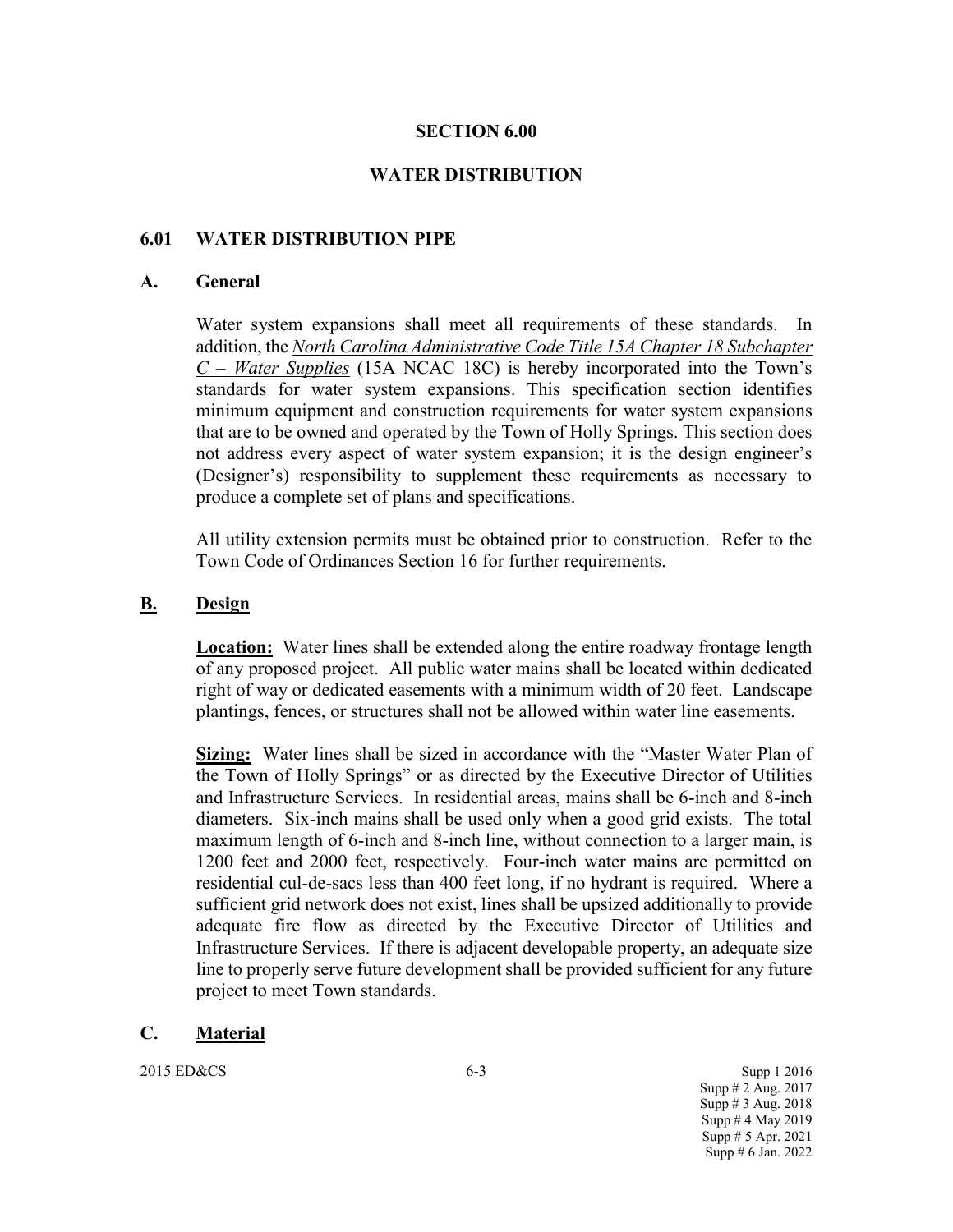All water mains shall be ductile iron. The Engineering Department will maintain a list of approved manufacturers of other water distribution products. New manufacturers must submit requests for approval to the Engineering Department. Additional information such as catalogs, list of installations in the area, or material samples may be required. A written response will be mailed to the applicant accepting or rejecting the product within 90 days of the receipt of all necessary information.

**Ductile Iron Pipe** shall be designed and manufactured in accordance with AWWA C150 and C151 for a laying condition Type 2 and a working pressure as follows:

| 3-12 inches    | $350$ psi |
|----------------|-----------|
| 14-20 inches   | $250$ psi |
| 24 inches      | $200$ psi |
| $30-54$ inches | $150$ psi |

**Pipe Joints** shall be of the push-on type as per AWWA C111. Pipe lining shall be cement mortar with a seal coat of bituminous material in accordance with AWWA C104. Galvanized steel pipe will not be allowed as a material for water mains or water services lines.

**Steel Encasement** for water/sewer pipes are required for the following Street Classifications to avoid traffic disruption in the future:

• Controlled Access Highway

For carrier pipes that employ cathodic protection anticorrosion systems, the carrier and casing pipes shall be effectively insulated from one another. Carrier and casing shall be cathodically protected as a unit.

See Section 5.03 Boring and Jacking for more casing pipe size requirements.

### **D. Installation**

All cross-country waterline mains shall be a minimum of 4 feet deep from existing grade. All water mains shall be installed with a minimum cover of 3 feet and maximum of 6 feet measured from the top of the pipe to the finished subgrade of the roadway (or as otherwise directed by Executive Director of Utilities and Infrastructure Services). Where waterlines cross NCDOT roadways or major Town roadways, as determined by the engineer, pipe encasement shall be required. When water lines are installed along a roadway which does not have curb and gutter or which are planned to be widened in the future, the water line shall be installed at 4.5' minimum depth below edge of existing pavement. In addition, all waterline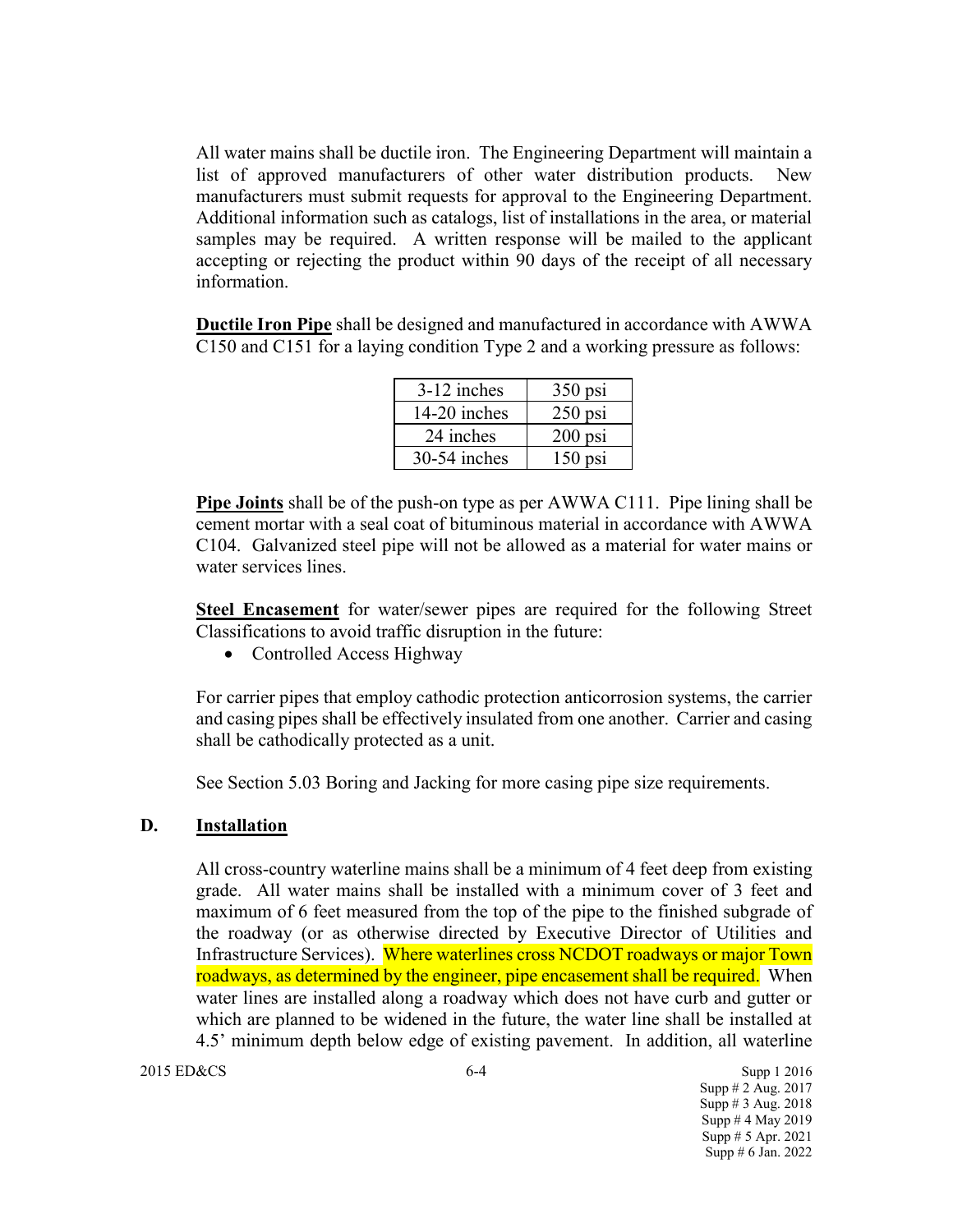installation shall be placed to prevent conflict with future road improvements or foreseeable vertical alignment changes. Where air release valves are located on water mains the lines should be a minimum of 6 feet below the existing edge of pavement in this area.

Locater devices as manufactured by 3M Corporation shall be placed directly on top of distribution water mains along major thoroughfares and cross-country installations (and as otherwise directed by the Executive Director of Utilities and Infrastructure Services) at 100' intervals and turns/bends. Locater tape shall also be required to be installed at 2' above the pipe.

All construction relating to the utility improvements which will be maintained by the Town must be performed by a contractor licensed in North Carolina. Proof of licensure will be required at the Project Preconstruction Meeting. Operation of existing valves and fire hydrants shall be by Town staff only.

Any connection to the 30" water main on Piney Grove Wilbon Road must be regional in nature and subject to hydraulic studies to confirm adequate pressure can be maintained in the system.

### **6.02 FIRE HYDRANTS (Public and Private)**

#### **A. Location**

All fire hydrants shall be installed on a minimum 6-inch waterline with minimum of 20' width easement including 5 feet beyond fire hydrant. Only 1 fire hydrant may be installed on a dead end 6-inch line. There shall be at least 1 fire hydrant at each street intersection located in accordance with the Standard Detail section of these Standards (TOHS Detail HS613). Each fire hydrant shall have a valve on the hydrant service leg, located within 2 feet of tee on the main line.

No building lot shall be more than 350' from fire hydrant.

In residential areas, the maximum distance between fire hydrants, measured along street centerlines, shall be 500 feet. In residential areas, the minimum fire flow shall be 1000 gpm with a minimum system pressure of 25 psi for 1 hour.

In business, office and institutional, and industrial districts, the maximum distance between hydrants, measured along street centerline, shall be 300 feet. When business, office and institutional, and industrial intersections are not more than 450 feet apart, no hydrant is required between intersections. The minimum fire flow in these areas shall be 1500 gpm with a minimum system pressure of 25 psi for 2 hours.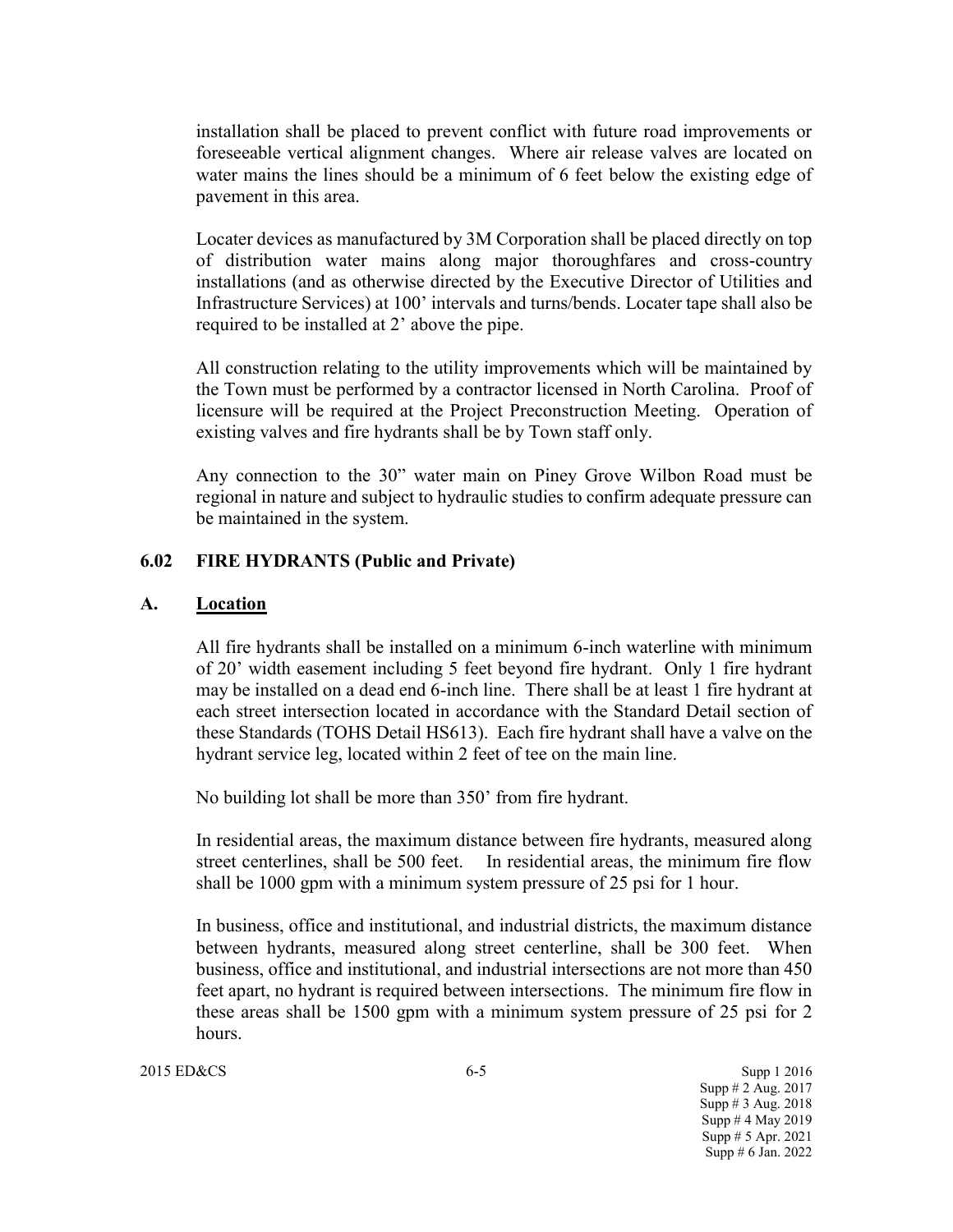The minimum number of fire hydrants available to a building shall not be less than that listed in Table A1. The number of fire hydrants available to a complex or subdivision shall not be less than that determined by spacing requirements listed in Table A1 when applied to fire apparatus access roads and perimeter public streets from which fire operations could be conducted.

Existing fire hydrants on public streets are allowed to be considered as available. Existing fire hydrants on adjacent properties shall not be considered available unless fire apparatus access roads extend between properties and easements are established to prevent obstruction of such roads.

The average spacing between fire hydrants shall not exceed that listed in Table A1.

**Exception:** The Office of the Fire Marshal is authorized to accept a deficiency of up to 10 percent where existing fire hydrants provide all or a portion of the required fire hydrant service.

Regardless of the average spacing, fire hydrants shall be located such that all points on streets and access roads adjacent to a building are within the distances listed in Table A1.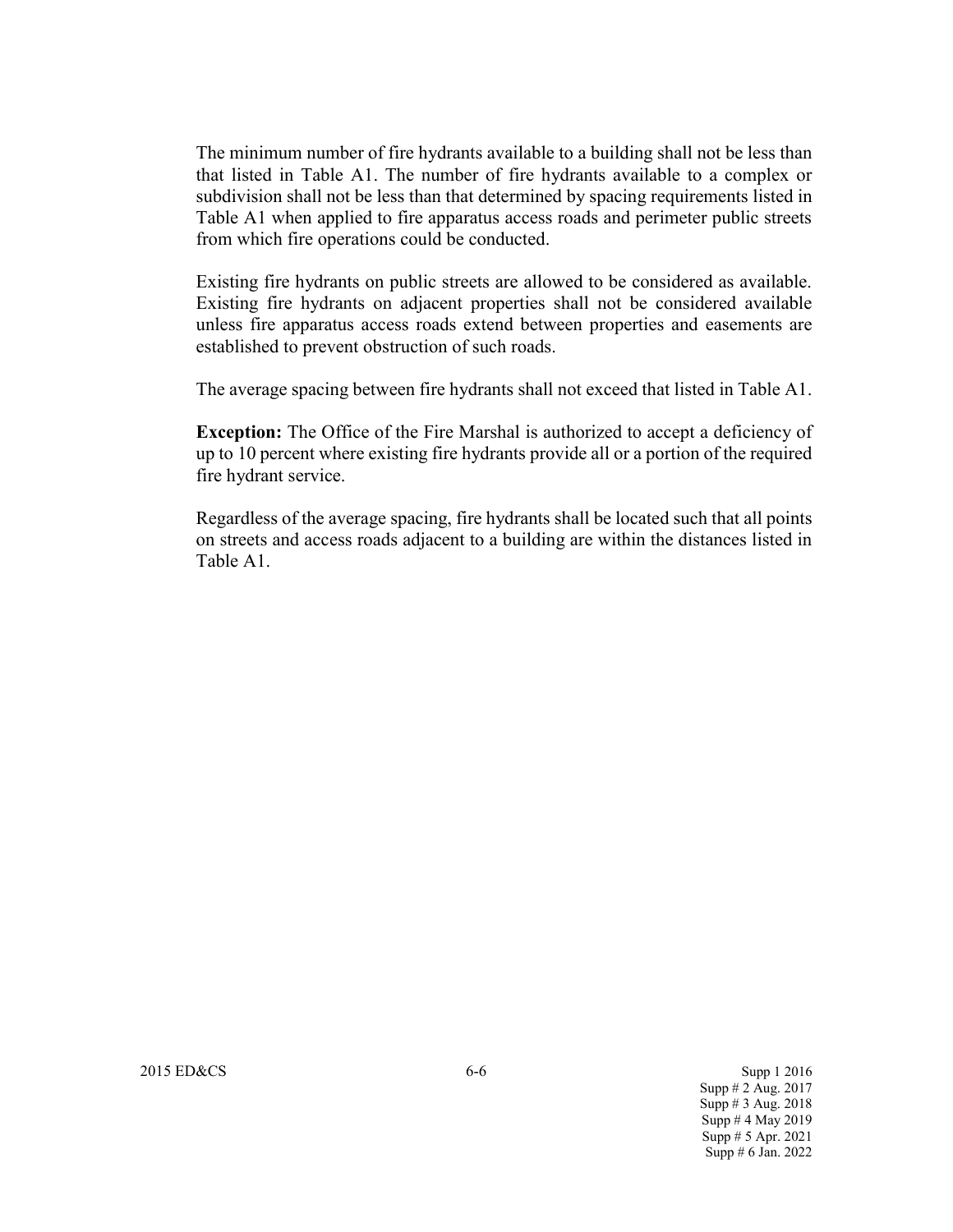# **Table A1 NUMBER AND DISTRIBUTION OF FIRE HYDRANTS**

(Appendix C of the 2018 NC Fire Prevention Code)

| <b>FIRE-FLOW REQUIREMENTS</b><br>(gpm) | <b>MINIMUM NUMBER</b><br>OF HYDRANTS | <b>AVERAGE SPACING</b><br><b>BETWEEN HYDRANTS</b><br>(Feet) a, b, c, f, g | <b>MAXIMUM DISTANCE FROM</b><br>ANY POINT ON STREET OR<br><b>ROAD FRONTAGE TO A</b><br>HYDRANT d, f, g |
|----------------------------------------|--------------------------------------|---------------------------------------------------------------------------|--------------------------------------------------------------------------------------------------------|
| 1,750 or less                          |                                      | 500                                                                       | 250                                                                                                    |
| 2,000-2,250                            | $\mathfrak{p}$                       | 450                                                                       | 225                                                                                                    |
| 2,500                                  | 3                                    | 450                                                                       | 225                                                                                                    |
| 3,000                                  | 3                                    | 400                                                                       | 225                                                                                                    |
| 3,500-4,000                            | 4                                    | 350                                                                       | 210                                                                                                    |
| 4,500-5,000                            | 5                                    | 300                                                                       | 180                                                                                                    |
| 5,500                                  | 6                                    | 300                                                                       | 180                                                                                                    |
| 6,000                                  | 6                                    | 250                                                                       | 150                                                                                                    |
| 6,500-7,000                            | 7                                    | 250                                                                       | 150                                                                                                    |
| 7,500 or more                          | 8 or more <sup>e</sup>               | 200                                                                       | 120                                                                                                    |

a. Reduce by 100 feet for dead-end streets or roads.

b. Where streets are provided with median dividers that cannot be crossed by fire fighters pulling hose lines, or where arterial streets are provided with four or more traffic lanes and have a traffic count of more than 30,000 vehicles per day, hydrant spacing shall average 500 feet on each side of the street and be arranged on an alternating basis.

c. Where new water mains are extended along streets where hydrants are not needed for protection of structures or similar fire problems, fire hydrants shall be provided at spacing not to exceed 1,000 feet to provide for transportation hazards.

d. Reduce by 50 feet for dead-end streets or roads.

e. One hydrant for each 1,000 gallons per minute or fraction thereof.

f. A 50-percent spacing increase shall be permitted where the building is equipped throughout with an approved automatic sprinkler system in accordance with Section 903.3.1.1 of the 2018 NC Fire Code

g. A 25-percent spacing increase shall be permitted where the building is equipped throughout with an approved automatic sprinkler system in accordance with Section 903.3.1.2 or 903.3.1.3 of the 2018 NC Fire Code or Section P2904 of the NC Residential Code.

2015 ED&CS Supp 1 2016 Supp # 2 Aug. 2017 Supp # 3 Aug. 2018 Supp # 4 May 2019 Supp # 5 Apr. 2021 Supp # 6 Jan. 2022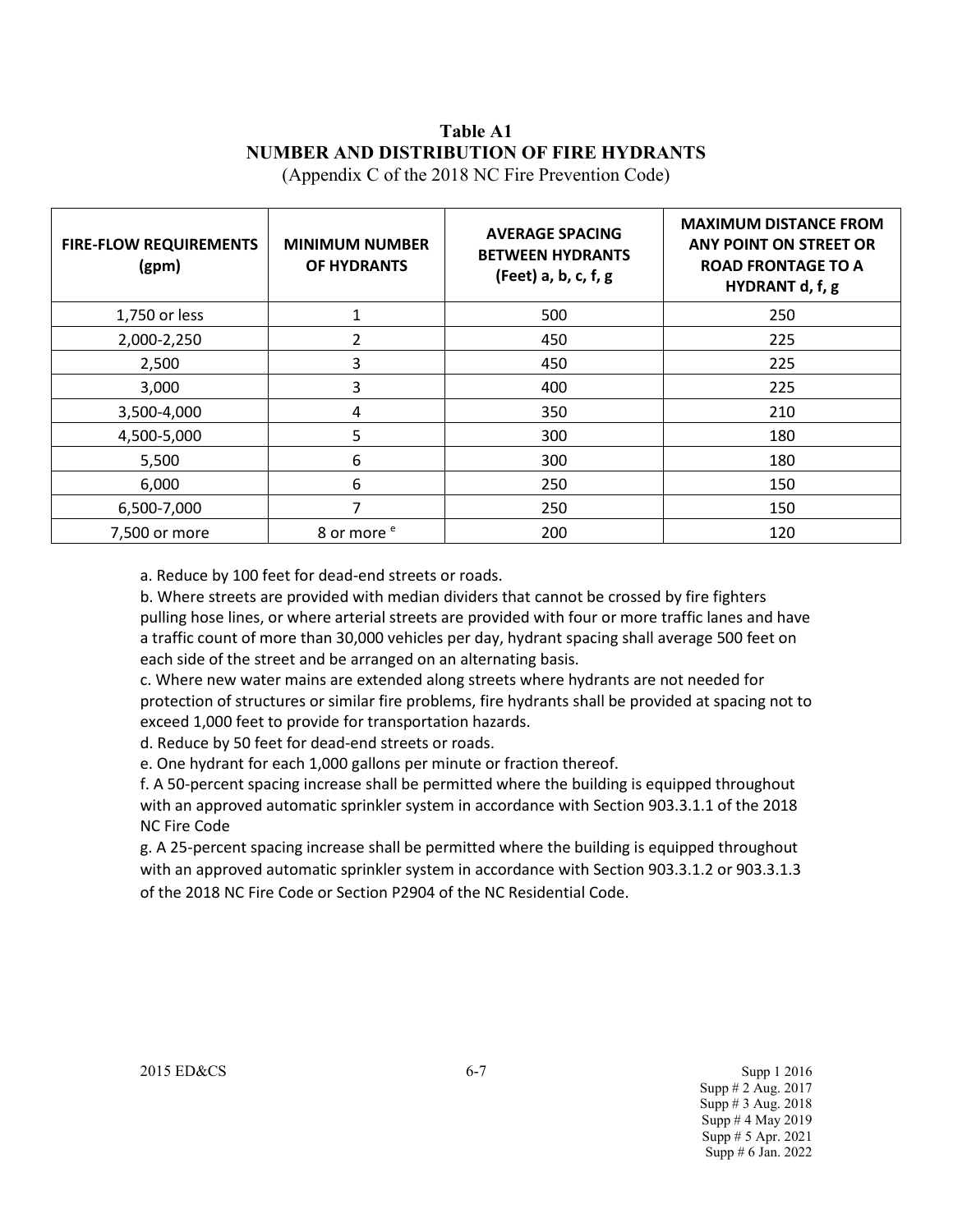When new buildings are constructed, or existing buildings expanded, all points of exterior walls for non-sprinklered buildings shall be within 150' of a fire access lane or hydrant. When a fire access lane is provided then all portions of exterior walls are required to be within 300' of a hydrant. The maximum length of fire access lanes without a turn-a-round is 150'. Hydrants shall be located at least 40 feet from the building or as specified by the Town of Holly Springs Fire Department, Office of the Fire Marshal. See Section 6.07E for fire hydrants required for automatic fire sprinkler systems.

Where sprinkler systems or standpipe systems are used, the fire department connections (FDC) shall be located on the street side of the building and within 100 feet of a fire hydrant and at fall zone line or as specified by the Office of the Fire Marshal, and shall be located so that nothing obstructs direct access. Where a sprinkler system or a riser room are required, outside access in accordance with the N.C. Building Code shall be provided. Backflow prevention for sprinkler systems shall be as specified in Section 6.06 of these Standards. Flow data for system design shall be field-verified by the designer. The Town will provide assistance with opening valves and hydrants for the collection of data for system design. FDC's can be mounted on single story buildings only.

A hydraulic report signed and sealed by an Engineer may be required by the Town to document meeting the minimum fire flow and system pressure requirements. On all thoroughfares and collectors with access points only at street intersections, hydrants shall be located at each street intersection and staggered at 1000 foot intervals along the street. Where these intersections are less than 1200 feet apart, no hydrant is required between the intersections.

#### **B. Specifications**

Hydrants shall conform to AWWA C502 with a minimum valve opening of  $4\frac{1}{2}$ inches. All fire hydrants shall be furnished with a 5 inch Storz/quick connect coupling on the steamer outlet with a chained cap. The Storz connection shall be by the hydrant manufacturer and only come as part of the hydrant assembly. No adapters for the Storz connection are allowed. Hydrants shall also be furnished with: double 2½-inch hose connections with caps and chains, National Standard Threads, mechanical joint, 1½-inch pentagon operating nut, open left, painted Sherwin Williams pro industrial urethane alkyd enamel safety yellow B54 Y157, bronze to bronze seating, a minimum 3½-foot bury depth with break away ground line flange and break away rod coupling. The hydrant bonnet will be designed with a sealed oil or grease reservoir with O-ring seals and a Teflon thrust bearing, as furnished by Mueller "Centurion" (A-421), Kennedy 'Guardian', American Darling (MK-73), Clow or Waterous. Fire hydrant caps shall be attached to the body of the hydrant with a minimum 2/0 twist link, heavy duty, non-kinking,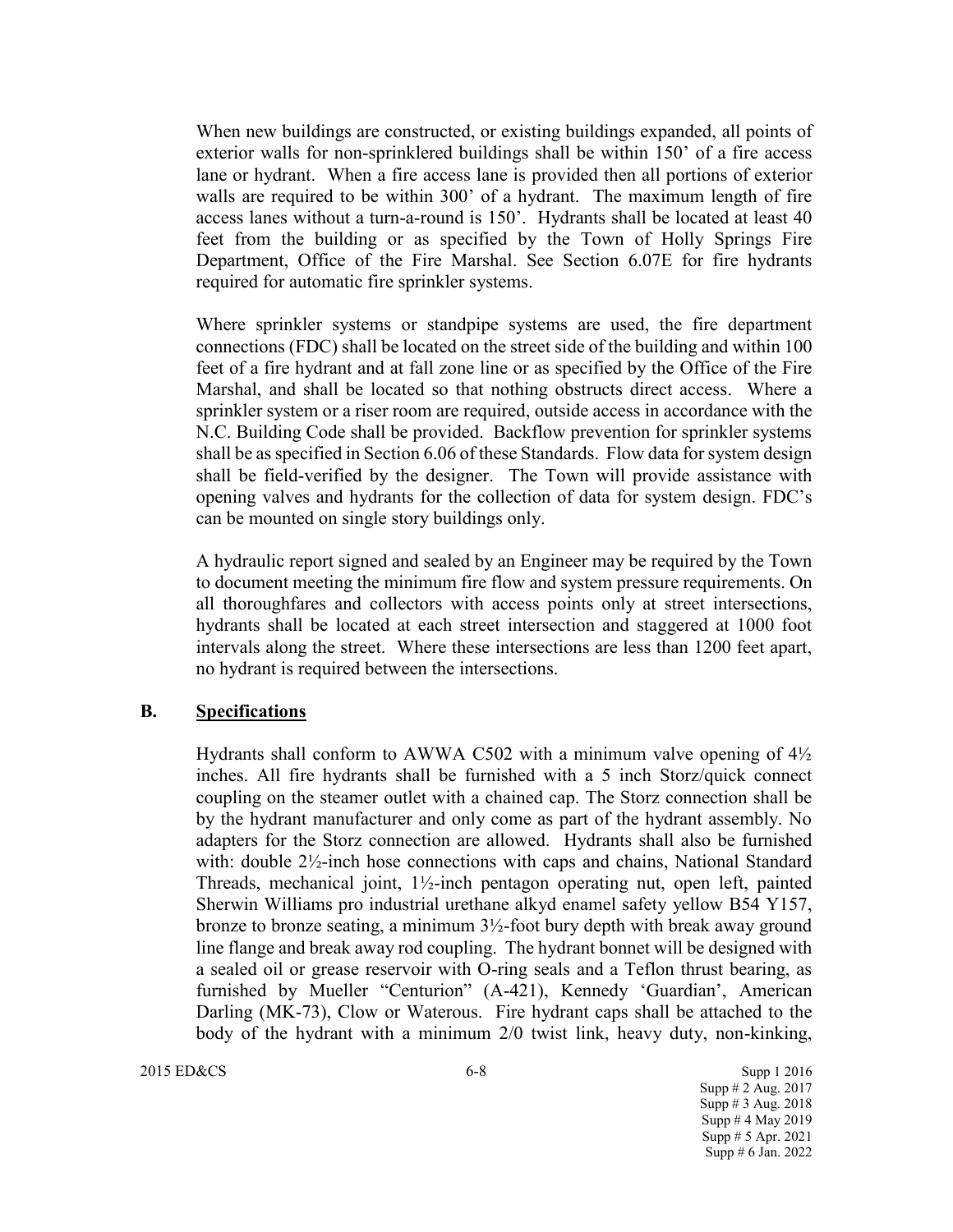machine chain. All fire hydrants shall be designed for a working pressure of 250 psi or greater.

All hydrants and Fire Access Lanes shall be installed and operational before any combustible material is brought onto the site.

### **C. Installation**

Hydrants shall be set plumb, properly located with the pumper nozzle facing the closest curb. The back of the hydrant opposite the pipe connection shall be firmly blocked against the vertical face of the trench with 1/3 cubic yard of concrete. Double bridle rods and collars shall not be less than 5/8 inch diameter stock and coated with bituminous paint. All fire hydrants shall be newly painted in accordance with NFPA standards. A minimum of 8 cubic feet of stone shall be placed around the drains. The backfill around the hydrants shall be thoroughly compacted. Hydrant installation shall be in accordance with the Standard Details section of these Standards. Fire hydrants shall be installed on a clear level space with a minimum of five (5) feet clearance provided and maintained on all sides of a fire hydrant for immediate access. There must be clearance with a minimum of 18"-24" from center of 5" Storz cap to grade and shall be installed with positive drainage.

### **D. Relocation**

For installations where hydrants will be relocated, all hydrants with greater than 20 years operational service, as indicated by the date of manufacture provided on the hydrant, shall be replaced with a new fire hydrant in accordance with Engineering Design and Construction Standards. The fire hydrant being replaced shall be returned to the Town of Holly Springs Public Works Department.

For installations where the hydrant to be relocated has less than 20-years of operational service, the existing hydrant may be relocated. The existing hydrant shall be disinfected, flushed and pressure tested prior to being placed back into service.

### **E. Fire Flow Requirements for Buildings**

### **1. One- and two-family dwellings**

The minimum fire-flow and flow duration requirements for one-and two-family dwellings having a fire-flow calculation area that does not exceed 3,600 square feet (344.5m2) shall be 1,000 gallons per minute at 25psi for 1 hour.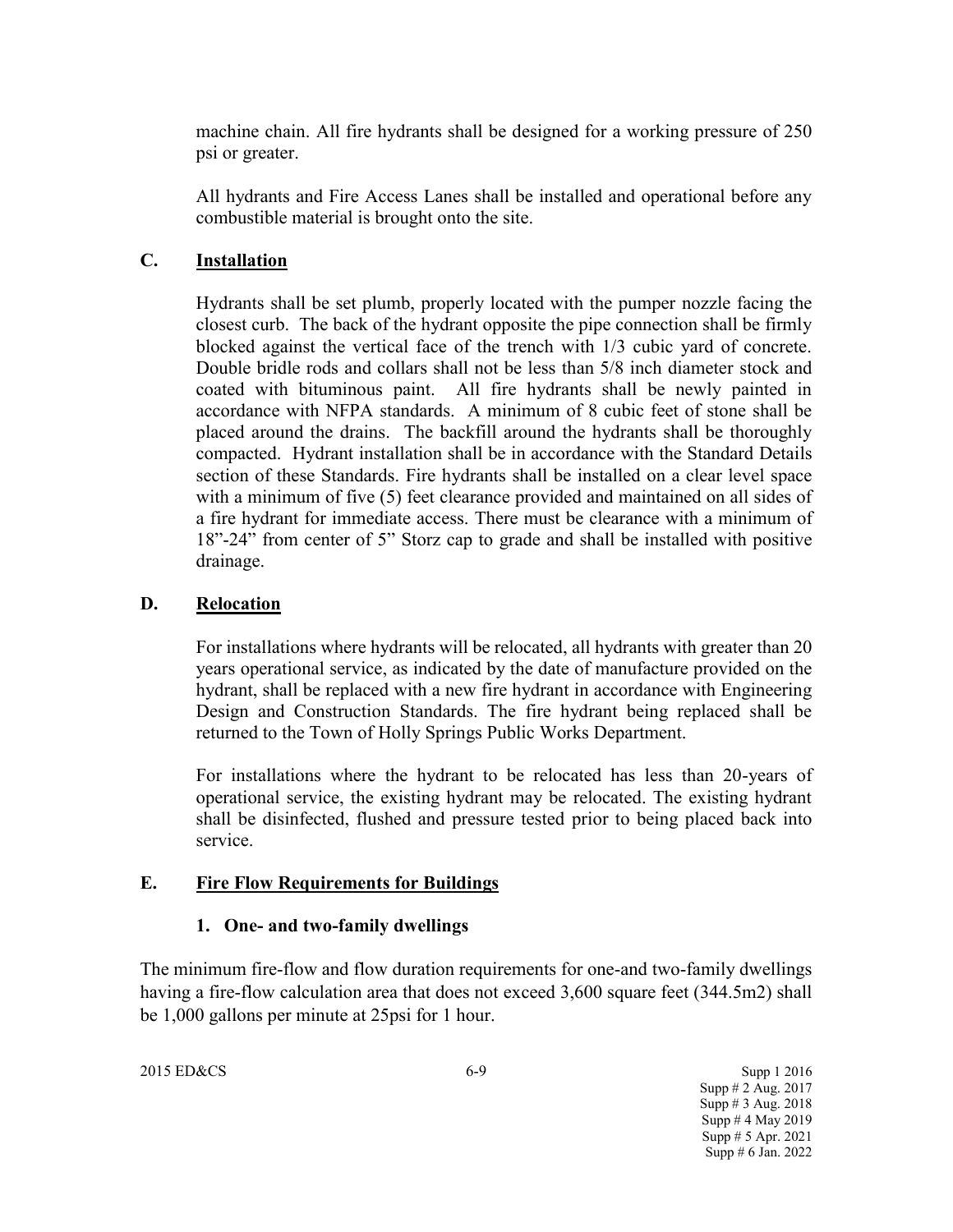Fire-flow and flow durations for dwellings having a fire-flow calculation area in excess of 3,601 square feet and greater shall not be less than specified in tables E1 and E2 at 25psi.

## **2. Buildings other than one- and two-family dwellings.**

The minimum fire-flow and flow duration for buildings other than one-and two-family dwellings shall be as specified in tables E1 and E3, but no less than 1,500 gallons per minute at 25psi.

## **Water supply for buildings equipped with an automatic sprinkler system.**

For building equipped with an approved automatic sprinkler system, the water supply shall be capable of providing the greater of:

- 1. The automatic sprinkler system demand, including hose stream allowance.
- 2. The required fire-flow.

2015 ED&CS 6-10 Supp 1 2016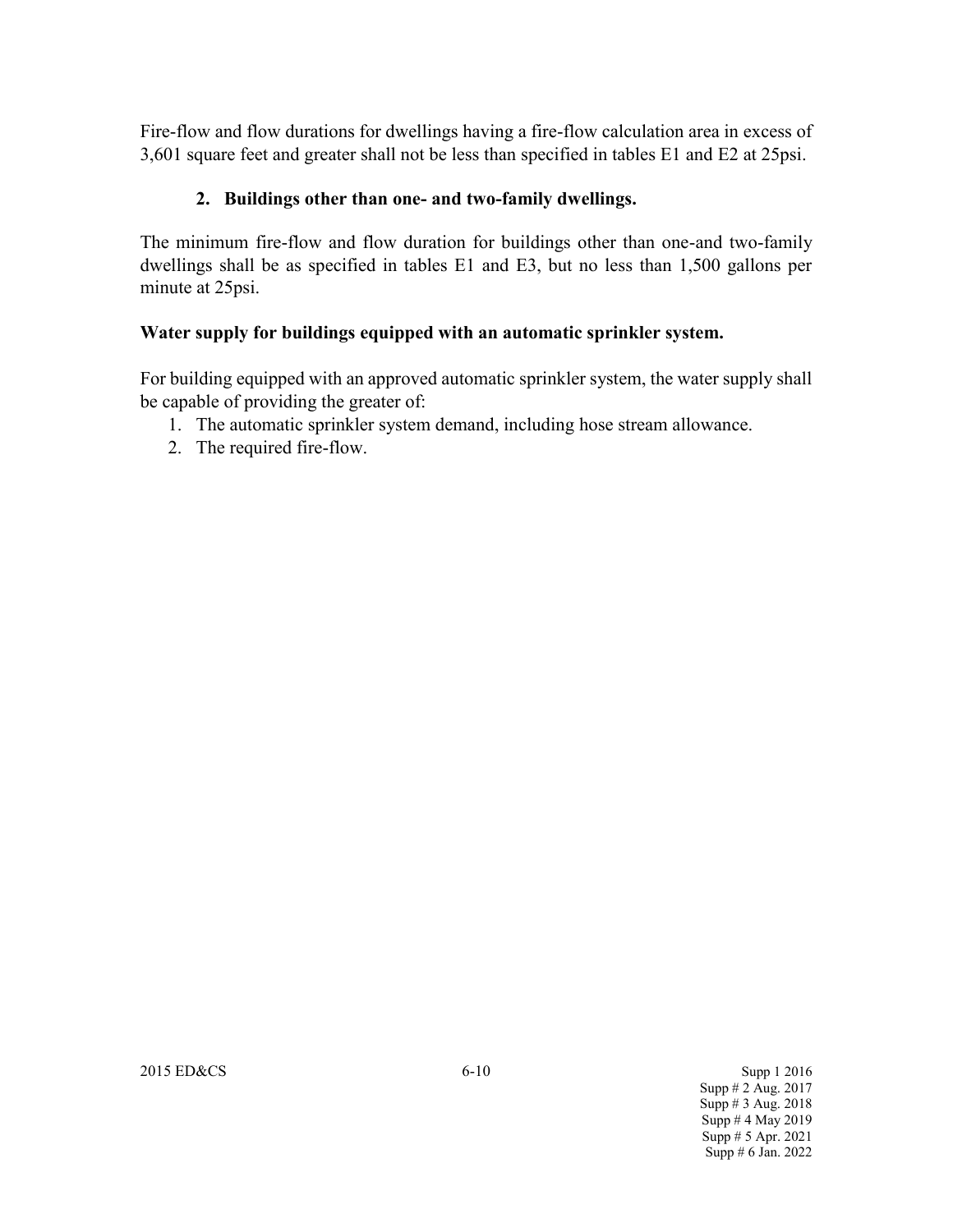### **Table E1 MINIMUM REQUIRED FIRE-FLOW AND FLOW DURATION FOR BUILDINGS**

(Appendix B of the 2018 NC Fire Prevention Code)

| FIRE-FLOW CALCULATION AREA (square feet) |                                |                              | <b>FIRE-FLOW</b>               | <b>FLOW DURATION</b> |                    |                |
|------------------------------------------|--------------------------------|------------------------------|--------------------------------|----------------------|--------------------|----------------|
|                                          |                                |                              |                                |                      | (gallons           |                |
| Type 1A and $1B1$                        | Type IIA and IIIA <sup>a</sup> | Type IV and V-A <sup>a</sup> | Type IIB and IIIB <sup>a</sup> | Type $V-B^a$         | per<br>$minute)^2$ | (hours)        |
| 0-22,700                                 | $0-12,700$                     | $0 - 8,200$                  | $0-5,900$                      | $0 - 3,600$          | 1,500              |                |
| 22,701-30,200                            | 12,701-17,000                  | 8,201-10,900                 | 5,901-7,900                    | 3,601-4,800          | 1,750              |                |
| 30,201-38,700                            | 17,001-21,800                  | 10,901-12,900                | 7,901-9,800                    | 4,801-6,200          | 2,000              | $\overline{2}$ |
| 38,701-48,300                            | 21,801-24,200                  | 12,901-17,400                | 9,801-12,600                   | 6,201-7,700          | 2,250              |                |
| 48,301-59,000                            | 24,201-33,200                  | 17,401-21,300                | 12,601-15,400                  | 7,701-9,400          | 2,500              |                |
| 59,001-70,900                            | 33,201-39,700                  | 21,301-25,500                | 15,401-18,400                  | 9,401-11,300         | 2,750              |                |
| 70,901-83,700                            | 39,701-47,100                  | 25,501-30,100                | 18,401-21,800                  | 11,301-13,400        | 3,000              |                |
| 83,701-97,700                            | 47,101-54,900                  | 30,101-35,200                | 21,801-25,900                  | 13,401-15,600        | 3,250              |                |
| 97,701-112,700                           | 54,901-63,400                  | 35,201-40,600                | 25,901-29,300                  | 15,601-18,000        | 3,500              | 3              |
| 112,701-128,700                          | 63,401-72,400                  | 40,601-46,400                | 29,301-33,500                  | 18,001-20,600        | 3,750              |                |
| 128,701-145,900                          | 72,401-82,100                  | 46,401-52,500                | 33,501-37,900                  | 20,601-23,300        | 4,000              |                |
| 145,901-164,200                          | 82,101-92,400                  | 52,501-59,100                | 37,901-42,700                  | 23,301-26,300        | 4,250              |                |
| 164,201-183.400                          | 92,401-103,100                 | 59,101-66,000                | 42,701-47,700                  | 26,301-29,300        | 4,500              |                |
| 183,401-203,700                          | 103,101-114,600                | 66,001-73,300                | 47,701-53,000                  | 29,301-32,600        | 4,750              |                |
| 203,701-225,200                          | 114,601-126,700                | 73,301-81,100                | 53,001-58,600                  | 32,601-36,000        | 5,000              |                |
| 225,201-247,700                          | 126,701-139,400                | 81,101-89,200                | 58,601-65,400                  | 36,001-39,600        | 5,250              |                |
| 247,701-271,200                          | 139,401-152,600                | 89,201-97,700                | 65,401-70,600                  | 39,601-43,400        | 5,500              |                |
| 271,201-295,900                          | 152,601-166,500                | 97,701-106,500               | 70,601-77,000                  | 43,401-47,400        | 5,750              |                |
| 295,901-Greater                          | 166,501-Greater                | 106,501-115,800              | 77,001-83,700                  | 47,401-51,500        | 6,000              | 4              |
|                                          |                                | 115,801-125,500              | 83,701-90,600                  | 51,501-55,700        | 6,250              |                |
|                                          |                                | 125,501-135,500              | 90,601-97,900                  | 55,701-60,200        | 6,500              |                |
|                                          |                                | 135,501-145,800              | 97,901-106,800                 | 60,201-64,800        | 6,750              |                |
|                                          |                                | 145,801-156,700              | 106,801-113,200                | 64,801-69,600        | 7,000              |                |
|                                          |                                | 156,701-167,900              | 113,201-121,300                | 69,601-74,600        | 7,250              |                |
|                                          |                                | 167,901-179,400              | 121,301-129,600                | 74,601-79,800        | 7,500              |                |
|                                          |                                | 179,401-191,400              | 129,601-138,300                | 79,801-85,100        | 7,750              |                |

 $\overline{a}$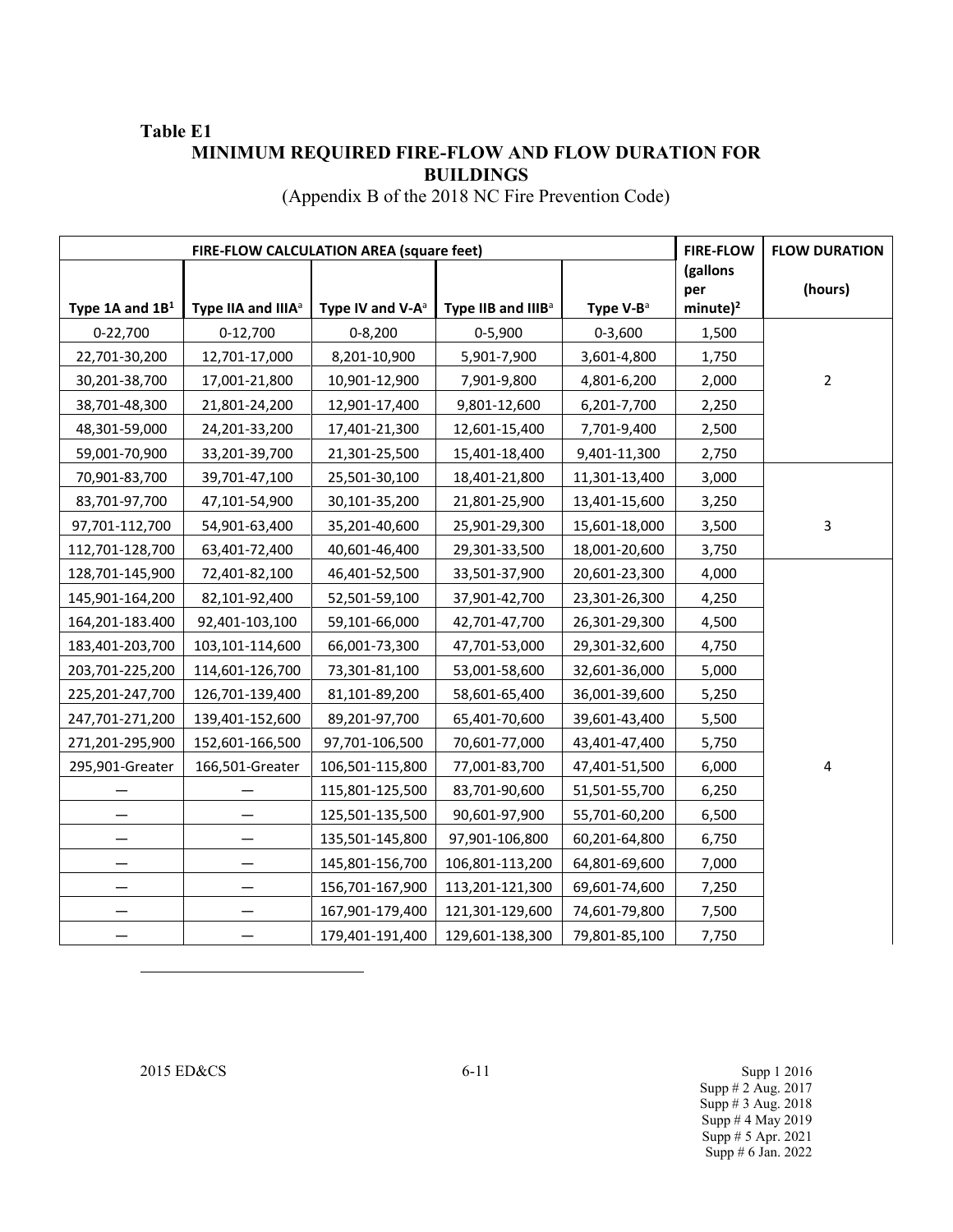|  |  |  |  | 191,401-Greater   138,301-Greater   85,101-Greater |  | 8.000 |
|--|--|--|--|----------------------------------------------------|--|-------|
|--|--|--|--|----------------------------------------------------|--|-------|

a. Types of construction are based on the NC Building Code

b. Fire-Flow is measured at 25 psi residual pressure.

#### **TABLE E2**

#### **REQUIRED FIRE-FLOW FOR ONE-AND**

#### **TWO-FAMILY DWELLINGS**

| <b>FIRE-FLOW</b><br><b>CALCULATION AREA</b><br>(square feet) | <b>AUTOMATIC</b><br><b>SPRINKLER SYSTEM</b><br>(Design Standard)                                      | <b>MINIUM FIRE-</b><br><b>FLOW</b><br>(gallons per      | <b>FLOW DURATION</b><br>(hours)                           |
|--------------------------------------------------------------|-------------------------------------------------------------------------------------------------------|---------------------------------------------------------|-----------------------------------------------------------|
|                                                              |                                                                                                       | minute)                                                 |                                                           |
| $0 - 3,600$                                                  | No automatic sprinkler<br>system                                                                      | 1,000                                                   | 1                                                         |
| 3,601 and greater                                            | No automatic sprinkler<br>system                                                                      | Value in Table<br>E1                                    | Duration in Table E1 at<br>the required fire-flow<br>rate |
| $0 - 3,600$                                                  | Section 903.3.1.3 of the<br>NC Fire Code Section<br>P2904 of the NC<br><b>Residential Code</b>        | 1,000                                                   | Duration in Table E1 at<br>the required fire-flow<br>rate |
| 3601 and greater                                             | Section 903.3.1.3 of the<br><b>NC Fire Code Section</b><br>P2904 of the<br><b>NC Residential Code</b> | $1/2$ value in<br>Table E1<br>but no less<br>than 1,000 | 1                                                         |

#### **Table E3**

#### **REQUIRED FIRE -FLOW FOR BUILDINGS OTHER THAN ONE-TWO FAMILY DWELLINGS**

| <b>Automatic Sprinkler System</b> | <b>MINIMUM FIRE-FLOW</b>     | <b>FLOW DURATION</b>     |
|-----------------------------------|------------------------------|--------------------------|
| (Design Standard)                 | (gallons per minute)         | (hours)                  |
| No automatic sprinkler<br>system  | Value in Table E1            | Duration in Table E1     |
| Section 903.3.1.1 of the          | 25% of the value in Table E1 | Duration in Table E1     |
| NC Fire Code                      | but no less than 1,500       | at the reduced flow rate |
| Section 903.3.1.2 of the          | 25% of the value in Table E1 | Duration in Table E1     |
| NC Fire Code                      | but no less than 1,500       | at the reduced flow rate |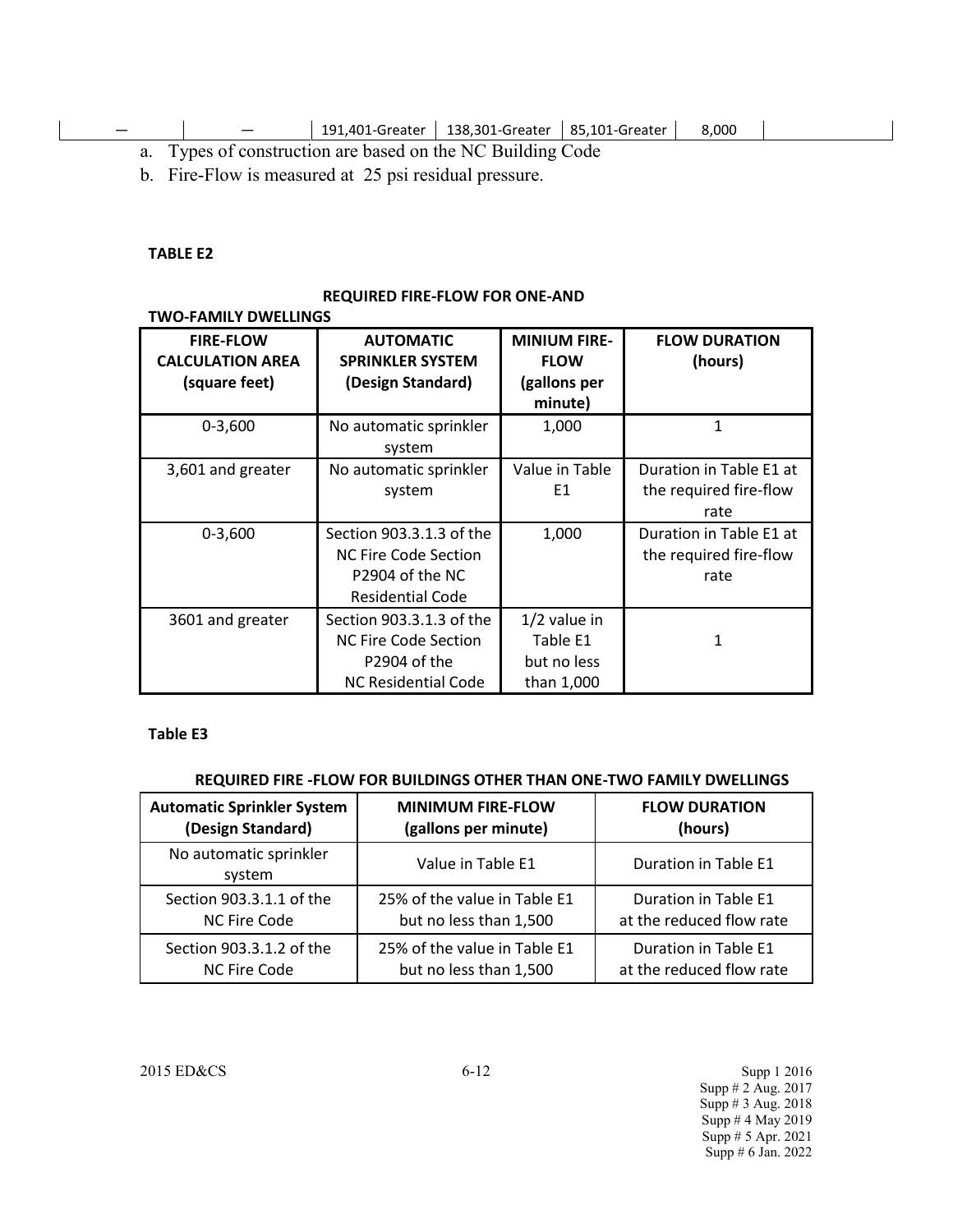### **6.03 VALVES AND APPURTENANCES**

### **A. Location**

Valves shall be installed on all branches from feeder mains and hydrants according to the following schedule: 4 valves at crosses; 3 valves at tees; and 1 valve on each hydrant branch. When a loop section of waterline is connected back into the feeder main within a distance of 200 feet or less, only 1 valve will be required in the feeder main.

Where no waterline intersections are existing, a main line valve shall be installed at every 100 feet per 1-inch diameter main up to a distance of 2000 feet between valves.

Blowoff assemblies shall be a minimum of 2 inches and installed at the end of all dead-end waterlines. Where there is not sufficient pressure or fire hydrants located to thoroughly flush the system, a larger blowoff may be required. On large diameter mains or other circumstances, larger blowoffs may be required by the Executive Director of Utilities and Infrastructure Services.

Combination air valves shall be installed at high points of waterlines 12 inches in diameter or larger, as directed by the Executive Director of Utilities and Infrastructure Services. All new air release valves shall be installed in precast manholes. Existing lines in which an air release valve is installed can use a dog house manhole. Water lines shall be installed at a grade which will allow the air to migrate to a high point where the air can be released through an air valve. A minimum pipe slope of 1 foot in 500 feet should be maintained. The size of air valve shall be designed by a Professional Engineer registered in North Carolina. Combination air valves or other types of air release valves may be required at other locations as directed by the Executive Director of Utilities and Infrastructure Services.

All new construction air release manholes shall be a precast manhole. Doghouse manholes can only be installed on existing water lines.

Water lines crossing stream beds will be required to be installed with restrained joint pipe inside a steel encasement pipe.

### **B. Specifications**

2015 ED&CS 6-13 Supp 1 2016 Supp # 2 Aug. 2017 Supp # 3 Aug. 2018 Supp # 4 May 2019 Supp # 5 Apr. 2021 Supp # 6 Jan. 2022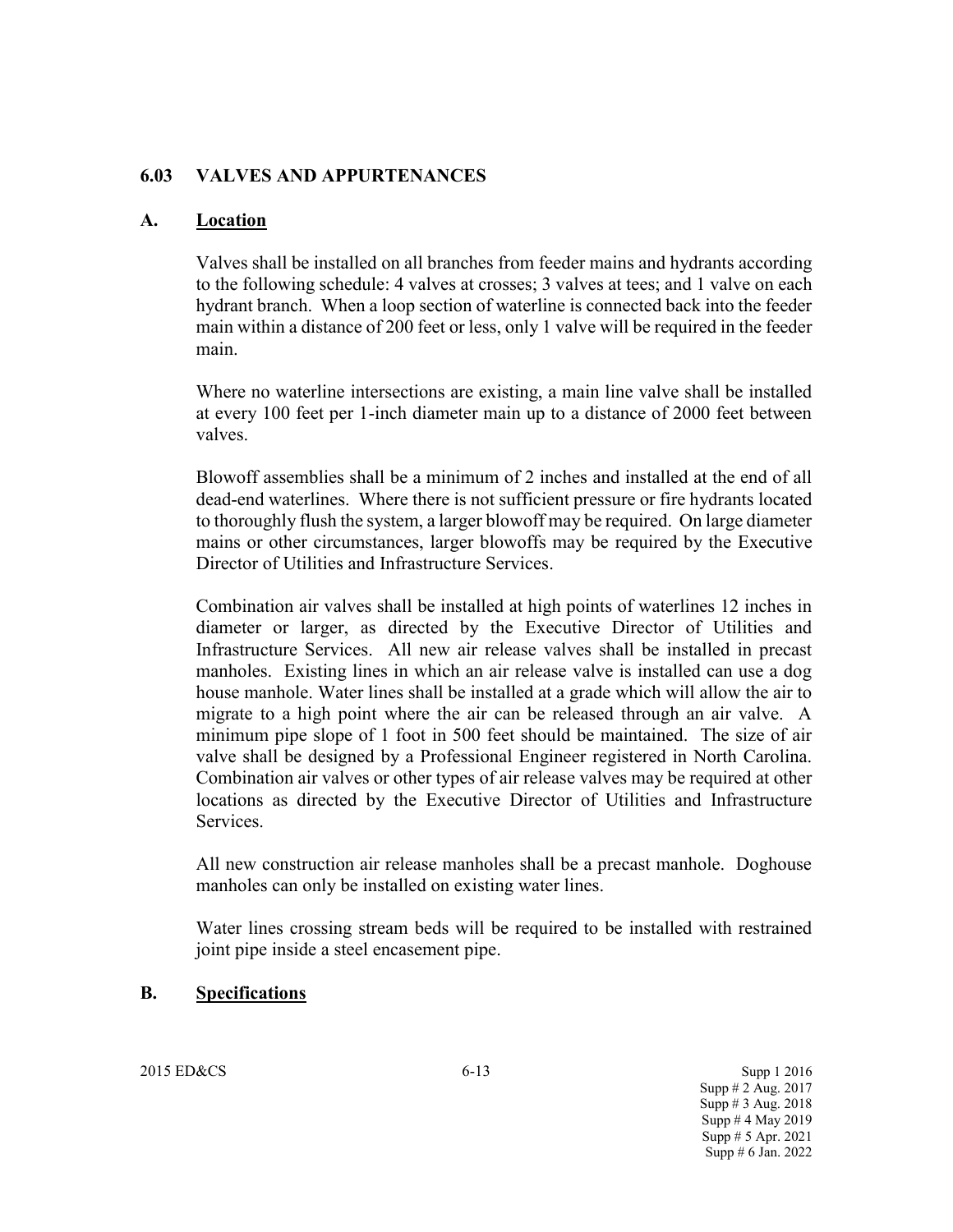**Gate Valves** greater than 2 inches shall meet all requirements of AWWA C500 for a working pressure of 150 psi. All shall be mechanical joint with iron body, resilient wedge seat type in accordance with AWWA C509 with a non-rising stem and open left with a double O-ring seal. Gate valves shall be installed in a vertical position.

**Valve Boxes** shall be cast iron of the screw or telescopic type with a 5-inch opening with "water" stamped on the cover. Valve box ring adjustments will not be allowed. Locking valve boxes may be required as determined by the Executive Director of Utilities and Infrastructure Services. All castings shall be made in the United States.

**Butterfly Valves** shall be installed in waterlines 24 inches or greater. All shall meet the requirements of AWWA C504 with mechanical joints, 2-inch operating nut and open left.

**Blowoff Assemblies** shall be constructed as shown in the Standard Details Section of these Standards. The valves shall be an AWWA iron body gate valve with a non-rising stem and a 2-inch operating nut.

**Pipe Fittings** shall be compact fittings in accordance with AWWA C153. Joints for fittings shall be mechanical joint and lined with cement mortar with a seal coat of bituminous material, all in accordance with AWWA C104.

**Reaction Blocking** for all fittings or components subject to hydrostatic thrust shall be securely anchored by the use of concrete thrust blocks poured in place. The required reaction areas are shown in the Standard Details Section of these Standards. Concrete shall be installed so that it does not interfere with the removal of fittings. Material for reaction blocking shall be 3000 psi concrete. Alternative restraining methods may be considered only in unusual circumstances and must be designed by a Professional Engineer registered in North Carolina and approved by the Executive Director of Utilities and Infrastructure Services.

**Tapping Sleeves** shall be stainless steel sleeves with stainless steel flanges. The sleeves shall be mechanical joint to the main line and flanged to the tapping valve.

**Tapping Saddles** shall be used on mains 16 inches and larger. Saddles shall be made of stainless steel providing a factor of safety of 2.5 with a working pressure of 250 psi. Saddles shall be equipped with an AWWA C110 flange connection on the branch. Sealing gaskets shall be O-ring type, high quality molded rubber having an approximate 70 durometer hardness, placed into a groove on the curved surface of the saddles. Straps shall be alloy steel.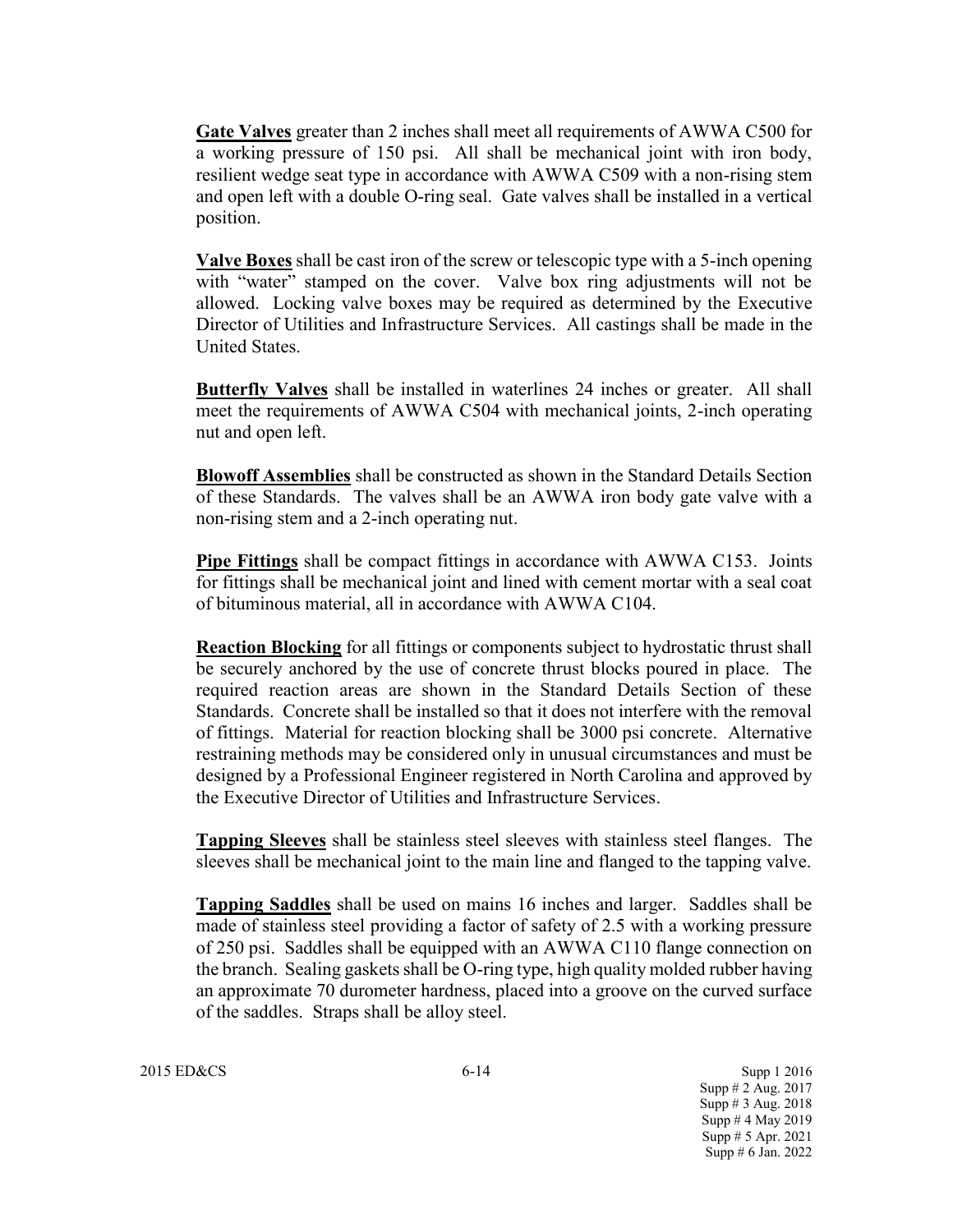| Size pipe to be   Maximum size |
|--------------------------------|
| saddle outlet                  |
| 8"                             |
| 8"                             |
| $10$ "                         |
|                                |
|                                |

The maximum size saddle outlet for each size of pipe to be tapped shall be as follows:

**Combination Air Valves** shall be of the single housing style that combines the operation of both an air/vacuum and air release valve. The valve shall be manufactured for a 150 PSIG working pressure and be sized by the Engineer. The valve must meet the requirements of AWWA C512 and be installed in accordance with the Standard Details Section of these Standards.

### **C. Installation**

Valves shall be properly located, operable and at the correct elevation. All valves and reducers shall be rodded to a nearby tee or cross if possible. As shown in the Standard Details Section of these Standards. If reducers cannot be rodded, concrete blocking or other restraining methods will be required. The valve box shall be centered over the wrench nut and seated on compacted backfill without touching the valve assembly. The maximum depth of the valve nut shall be 5 feet, unless approved by the Director. When valve extension kits are used, they must be manufactured by the same company which manufactured the valve.

All valve boxes in roadways shall be encased in a trowel-finished 30" diameter circle by 12" thick circular pad of 3000 psi concrete beneath the asphalt course with the cover flush with the top of the pavement.

Valve boxes outside roadways shall be flush with finished grade with a 2'x2'x6" concrete encasement or precast concrete donut.

Precast concrete valve box encasements may be used for valve box encasement outside of paved areas only.

#### **6.04 WATER SERVICE TAPS**

#### **A. Materials**

2015 ED&CS Supp 1 2016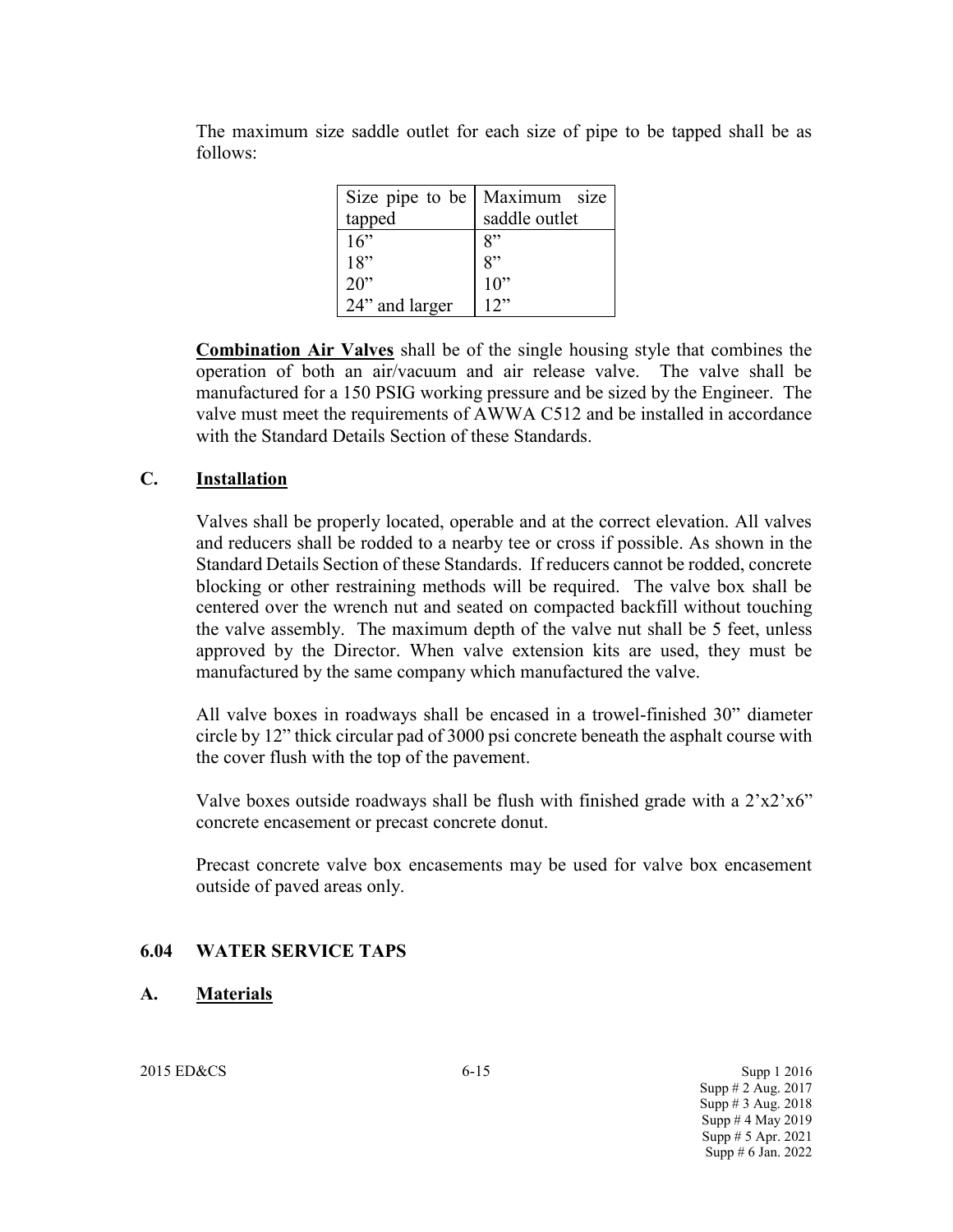Corporation Stops shall be brass, complete with a flared coupling and AWWA Standard threads as per AWWA C800. Taps shall be located at 10 or 2 o'clock on the circumference of the pipe. Service taps shall be staggered alternating from one side of the water main to the other, and at least 12 inches apart. The taps must be a minimum of 24 inches apart if they are on the same side of the pipe.

The maximum size of direct taps without a fitting, tapping sleeve or saddle for ductile iron water mains shall be as follows:

> 4" main  $-3/4$ " tap 6" main - 1" tap 8" main - 1¼" tap 10" main - 1½" tap 12" main - 2" tap

No burned taps will be allowed and each corporation stop will be wrapped with Teflon tape for ductile iron pipe water mains.

**Service Saddles** shall be bronze body (85-5-5 waterworks brass) and double strap for taps with silicon bronze nuts conforming to ASTM A98 and factory-installed grade 60 rubber gaskets.

**Copper Service Tubing** shall be type K soft copper tubing per ASTM B88. The longest available length of service line should be used with no unions. As an example, for a ¾-inch service connection, no union shall be used in the installation of 100 feet or less. Unions shall be made with flare type couplings.

**Meter Boxes for ¾-inch Services** shall be 18 inch depth cast iron MBX-1 and a complete unit (less meter) for setting a 5/8 by 3/4-inch water meter. Meter box grade adjuster rings are not acceptable.

**Meter Boxes for 1-inch Services** shall be 18 inch depth cast iron box and cover with a meter yoke and/or copper resetter. Meter box grade adjuster rings are not acceptable.

**Meter Boxes for 1½ and 2-inch Services** shall be lightweight polymer concrete as indicated in the Standard Details Section of these Standards. Piping for  $1\frac{1}{2}$  and 2inch water meters shall be constructed from brass and copper tubing and shall be equipped with angled check valve outlets and by-pass flanged valve or by-pass flanged ball valve inlets. Meter boxes shall not be allowed in travel lanes or traffic areas. Meter box grade adjuster rings are not acceptable.

2015 ED&CS 6-16 Supp 1 2016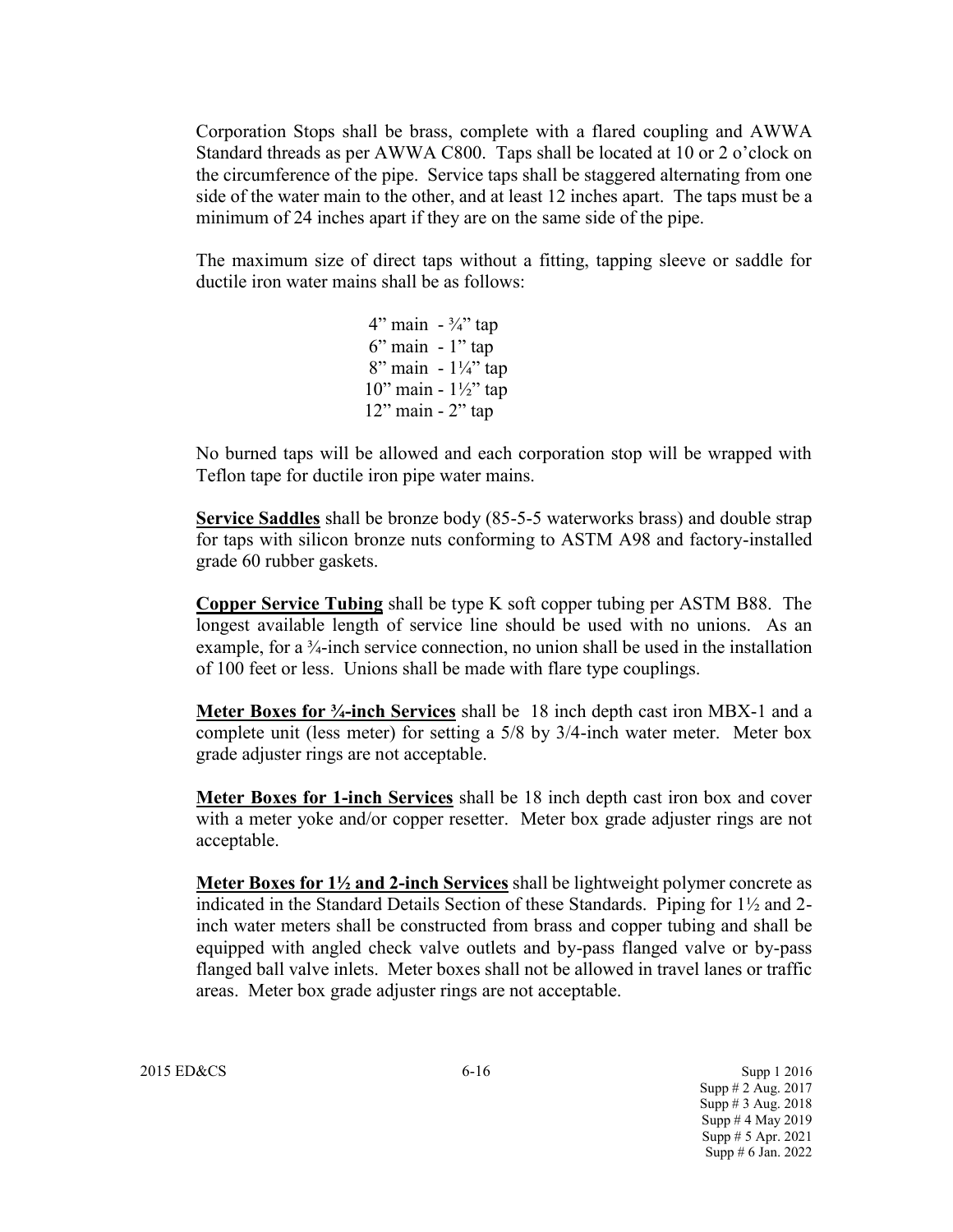**Meters for ¾" services** shall be supplied and installed by the Town of Holly Springs.

**Meters for services 1 inch and greater** shall be paid for by the Developer and installed by the Town of Holly Springs Public Works Department after approval by the Executive Director of Utilities and Infrastructure Services. **Meters 2 inches and greater** shall require a 2 inch bypass and shall require a meter test port. A strainer shall be provided upstream of the meter.

**Meter Boxes** shall not be located in sidewalk or travel lanes, except as noted below.

**Meter Vaults** within paved areas shall meet HS-20 loading requirements and shall be located outside travel areas. The access door shall be aluminum with a flush drop lift handle, stainless steel hinges and bolts, a stainless steel slam lock, an automatic hold open arm, and compression springs to allow for easy opening. Positive drainage shall be provided for all meter vaults. Positive drainage shall be construed to mean a "daylight" drain not less than 4" schedule 40 PVC pipe with flap valve on the end. Vault dimensions must be sized to ensure pipe work will fit within the vault. When installing pipe work, ensure it is spaced evenly within the vault.

All vaults over 2" in size shall be in below ground vault unless in riser room.

### **B. Individual Water Services**

Individual water services shall be provided from the main to each water meter for single family residences in accordance with the Standard Details section of these Standards. Multi-family units may be in accordance with the Standard Detail for multi-family units in the Standard Details section of these Standards. All connections shall be made by wet taps.

Service connections shall be made perpendicular from the main line and shall run straight horizontally toward the meter and then vertically to the meter which shall be located at the edge of the right of way or easement of the served property. Refer to the standard detail on water service installations for more information. No water meter box or vault shall be located in streets, sidewalks, or parking areas in residential areas. For non-residential development, individual services are required for each business space. In non-residential areas, meter locations shall be approved on a case-by-case basis. Provisions for backflow prevention shall be as specified in Section 6.06 of these Standards.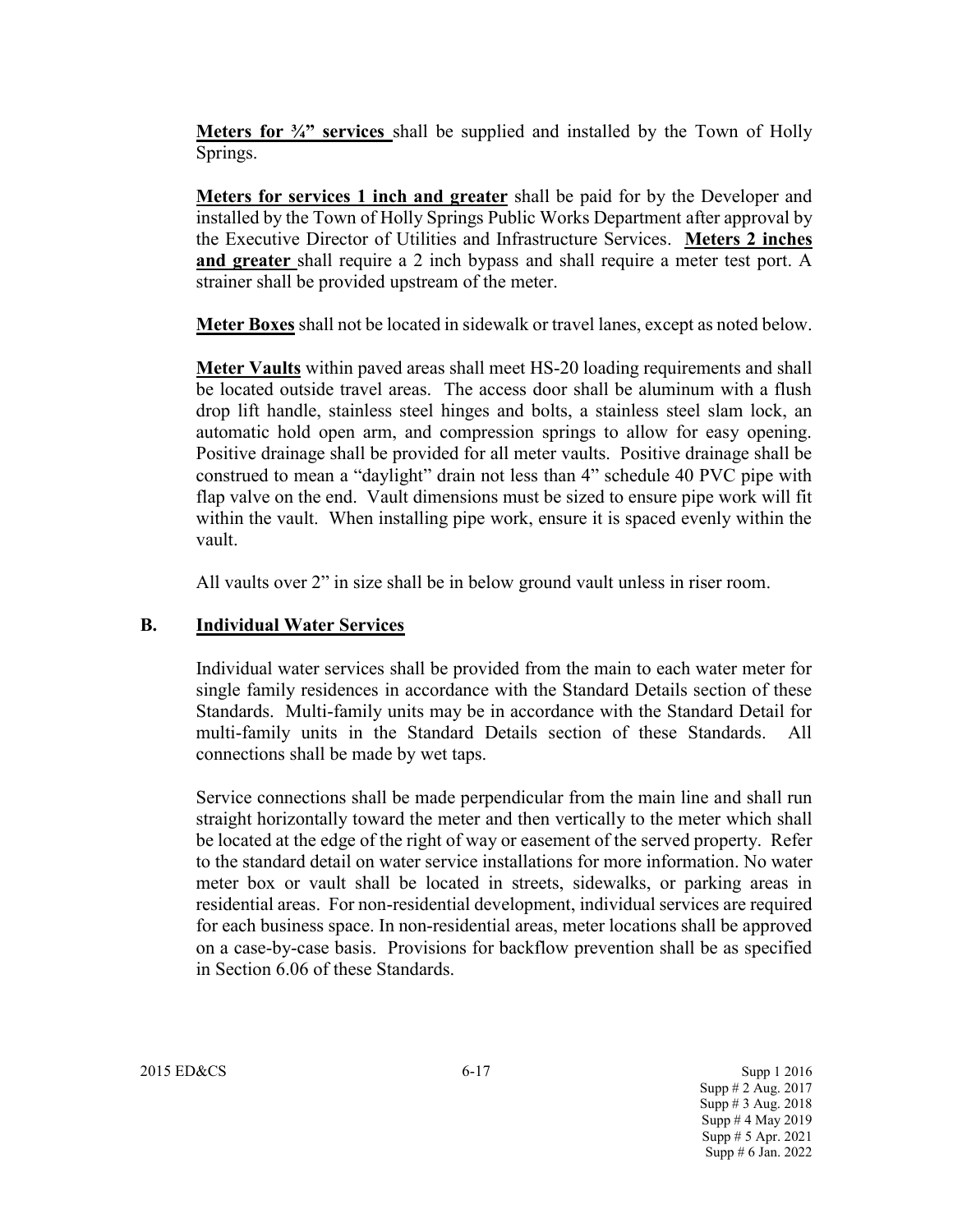Service taps to existing water lines shall be made by the Town of Holly Springs Utilities and Infrastructure Services unless otherwise approved by the Executive Director of Utilities and Infrastructure Services. Service taps to new water lines shall be made by the Contractor in accordance with these Standards.

Water meters shall be sized based on water demand. Water meter size shall be determined from the following table; or as otherwise specified by the Executive Director of Utilities and Infrastructure Services. All non-residential projects shall submit sealed calculations prepared in conformance with the AWWA Manual of Practice for approval of type of meter and meter size by the Town.

|                   |             | Load Range                |                     |                       |     |
|-------------------|-------------|---------------------------|---------------------|-----------------------|-----|
|                   |             | (number of fixture units) |                     |                       |     |
| Meter             | Flow        | <b>Supply Systems</b>     | Supply              | Systems Predominately | for |
| <b>Size</b>       | Range       | Predominately for         | <b>Flush Valves</b> |                       |     |
| (inches)          | (GPM)       | <b>Flush Tanks</b>        |                     |                       |     |
| $5/8$ " PD        | $0 - 20$    | $1 - 22$                  | $1 - 8$             |                       |     |
| $1"$ PD           | $20 - 50$   | $22 - 140$                | $9 - 50$            |                       |     |
| $1\frac{1}{2}$ PD | $50 - 100$  | $140 - 450$               | $50 - 275$          |                       |     |
| 2"C               | $100 - 200$ | $450 - 1000$              | $275 - 1000$        |                       |     |
| 3"C               | $200 - 400$ | $1000 - 2500$             | $1000 - 2500$       |                       |     |
| 4"C               | $400 - 600$ | $2500 - 5000$             | $2500 - 5000$       |                       |     |

 $T =$ Turbine (may be required on a case-by-case basis)

 $C =$  Compound (must be sized on a case-by-case basis)

## **6.05 CLEARANCE BETWEEN WATER MAINS, SANITARY, STORM SEWERS, AND RECLAIMED WATER**

Water mains shall be laid at least 10 feet laterally (measured edge to edge) from existing or proposed sanitary sewer unless NCDEQ determines that local conditions or barriers prevent a 10-foot lateral separation--in which case:

- (1) The water main is laid in a separate trench, with the elevation of the bottom of the water main at least 18 inches above the top of the sewer; or
- (2) The water main is laid in the same trench as the sewer with the water main located at one side on a bench of undisturbed earth, and with the elevation of the bottom of the water main at least 18 inches above the top of the sewer.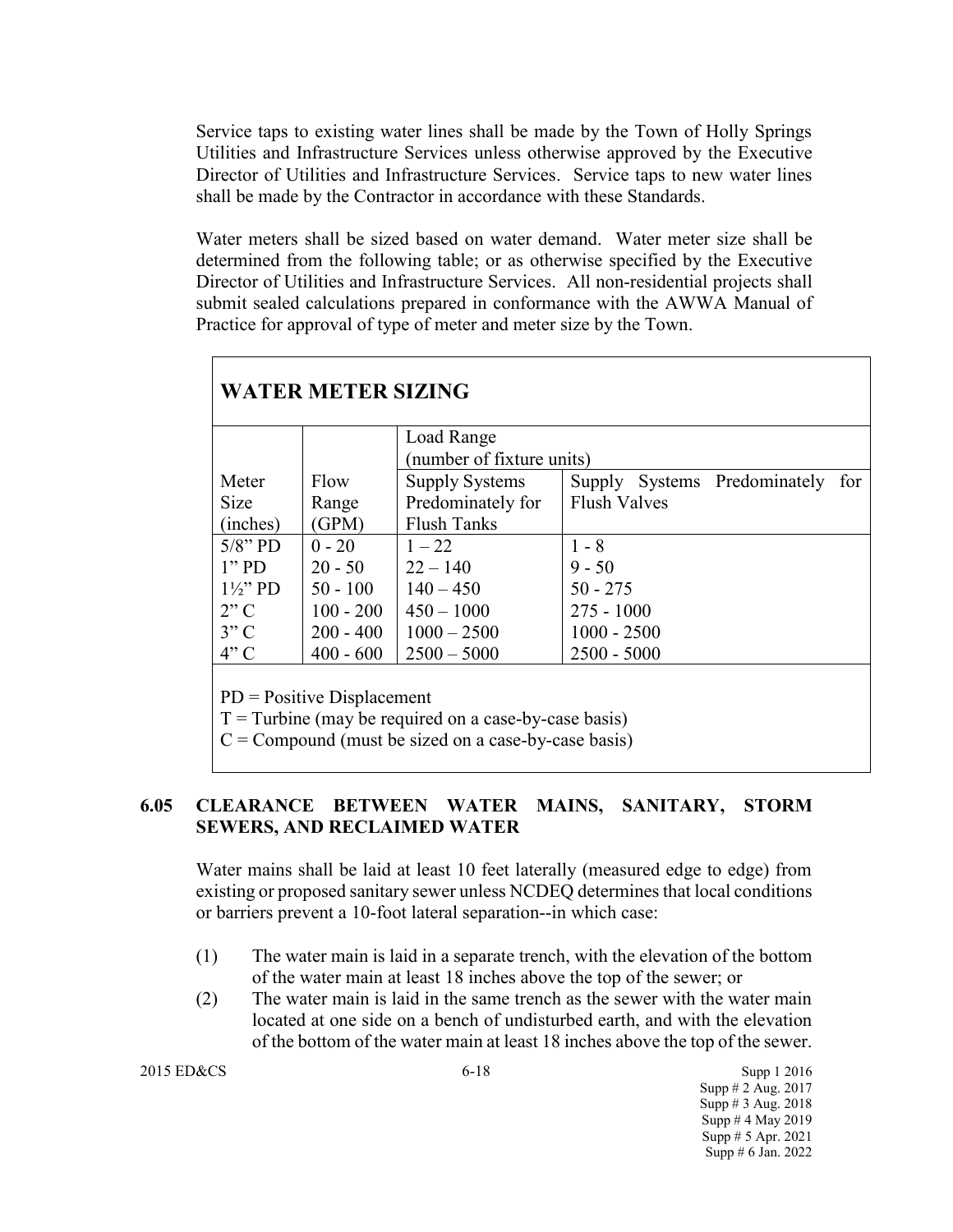When water mains must cross sewer mains, the water mains shall cross at an approximate 90° angle unless adequate vertical separation is provided.

Where a water main and a sanitary sewer cross and the vertical separation is less than 18 inches, or where the water main passes under the sanitary sewer, the entire leg of the sanitary sewer line shall be ductile iron pipe. Transitions of pipe material shall not occur between manholes on sanitary sewer lines, except at inside drop manholes.

Water mains and storm sewer mains shall have a minimum vertical separation of 18" at crossings and 24 inches when horizontal separation is less than 5 feet.

Water lines that cross and run beneath storm drainage pipes that are greater than or equal to 42" diameter (single pipe) or 36" diameter (multiple pipes) and/or streams or creeks shall be installed as restrained joint pipe and enclosed in casing pipe. Installation may be by bore and jack or excavation at discretion of Executive Director of Utilities and Infrastructure Services.

For required separation and clearance from water main to reclaimed water reference Section 11.00.

### **6.06 BACKFLOW PREVENTION AND CROSS CONNECTION**

#### **A. General**

Cross-Connection shall mean any unprotected actual or potential connection or structural arrangement between a public or a consumer's water system and any other source or system through which it is possible to introduce any contamination or pollution, other than the intended potable water with which the system is supplied. All construction shall be required to comply with the Town of Holly Springs Ordinance for the Control of Backflow and Cross-Connection No. 03-09 in its entirety, in addition to the following:

All residential water services for domestic purposes shall be provided with a dual check backflow prevention device on the meter setter within the meter box. Dual check valves must comply with AWWA Standard C-510.

All irrigation services and non-residential services shall be provided with reduced pressure principle backflow prevention installed in accordance with the State of North Carolina and the Foundation for Cross Connection Control and Hydraulic Research at the University of South Carolina (USC) and AWWA Standard C-511. This includes all service connections to fire sprinkler systems. Reduced pressure

2015 ED&CS 6-19 Supp 1 2016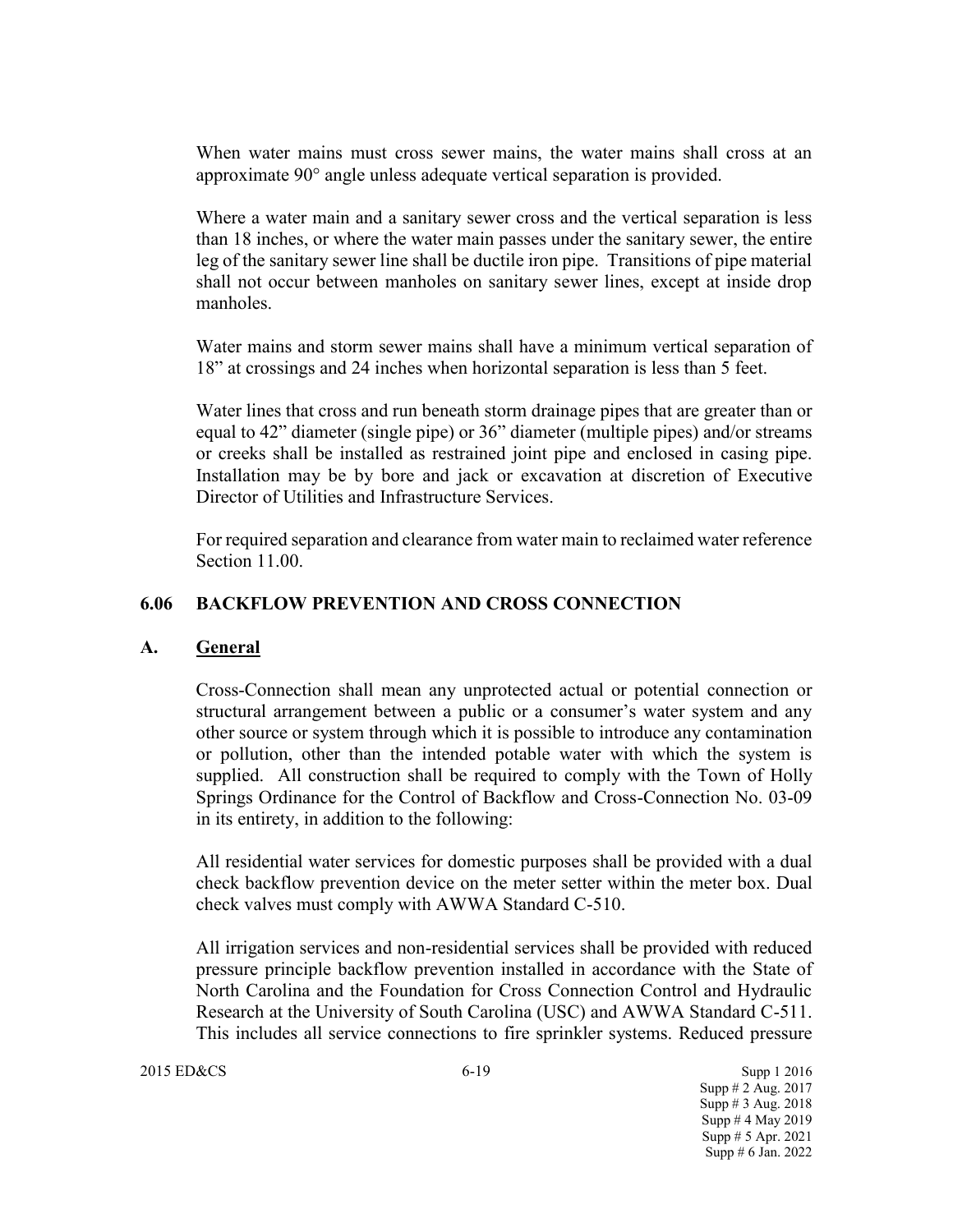zone (RPZ) backflow preventers shall be installed aboveground immediately behind the meter (on the private side). Alternate installations shall comply with Town Ordinance 03-09 as noted above, and require approval of the Executive Director of Utilities and Infrastructure Services. Above-ground installations that service any use other than single family residential users will require an insulated box mounted on a 4" concrete slab, wired for a heater and provided with a heater. A 4" concrete slab shall be provided for underground RPZ's and for insulated boxes.

### **6.07 AUTOMATIC FIRE SPRINKLER SYSTEMS**

### **A**. **General**

Working drawings and calculations for all fire sprinkler systems and standpipe systems, prepared by a Professional Engineer registered in North Carolina, shall be submitted to the Town of Holly Springs Inspection Department for approval before installation begins.

### B. **Design**

Approved working plans shall be in complete compliance with NFPA No. 13, 13D, 13R, 14, 231, 231C, 231F and Town specifications. A NFPA above ground material and test certificate, and a NFPA underground material and test certificate are required after completion of designated and approved work. Design shall include backflow prevention measures, details on any proposed fire pumps and/or tanks, calculations to ensure that the allowable pressures in the Town system are maintained. Flow data for system design shall be field-verified by the designer. The Town will provide assistance with opening valves and hydrants for the collection of data. Fire lanes are required in front of all FDC, Riser Rooms, Fire Hydrants, PIV, and other entrances and exits as determined by the Town or Office of the Fire Marshal.

### **C. Post Indicator Valve (PIV)**

A post indicator valve (PIV) shall be provided on the Town's side at the right of way or edge of easement. The valve shall be locked in open position monitored by an electronic tamper switch. When backflow prevention devices are contained within a building, an outside access (above the finish floor elevation) shall be provided. The top of the post indicator valve shall be installed at 30-42 inches from the finished grade, 36-inches of unobstructed access perimeter shall be maintained around the PIV and must be protected from vehicular obstruction. The Town shall maintain up to, but not including, the post indicator valve. The post indicator valve shall be painted red and must be protected from vehicular obstruction with means

#### 2015 ED&CS 6-20 Supp 1 2016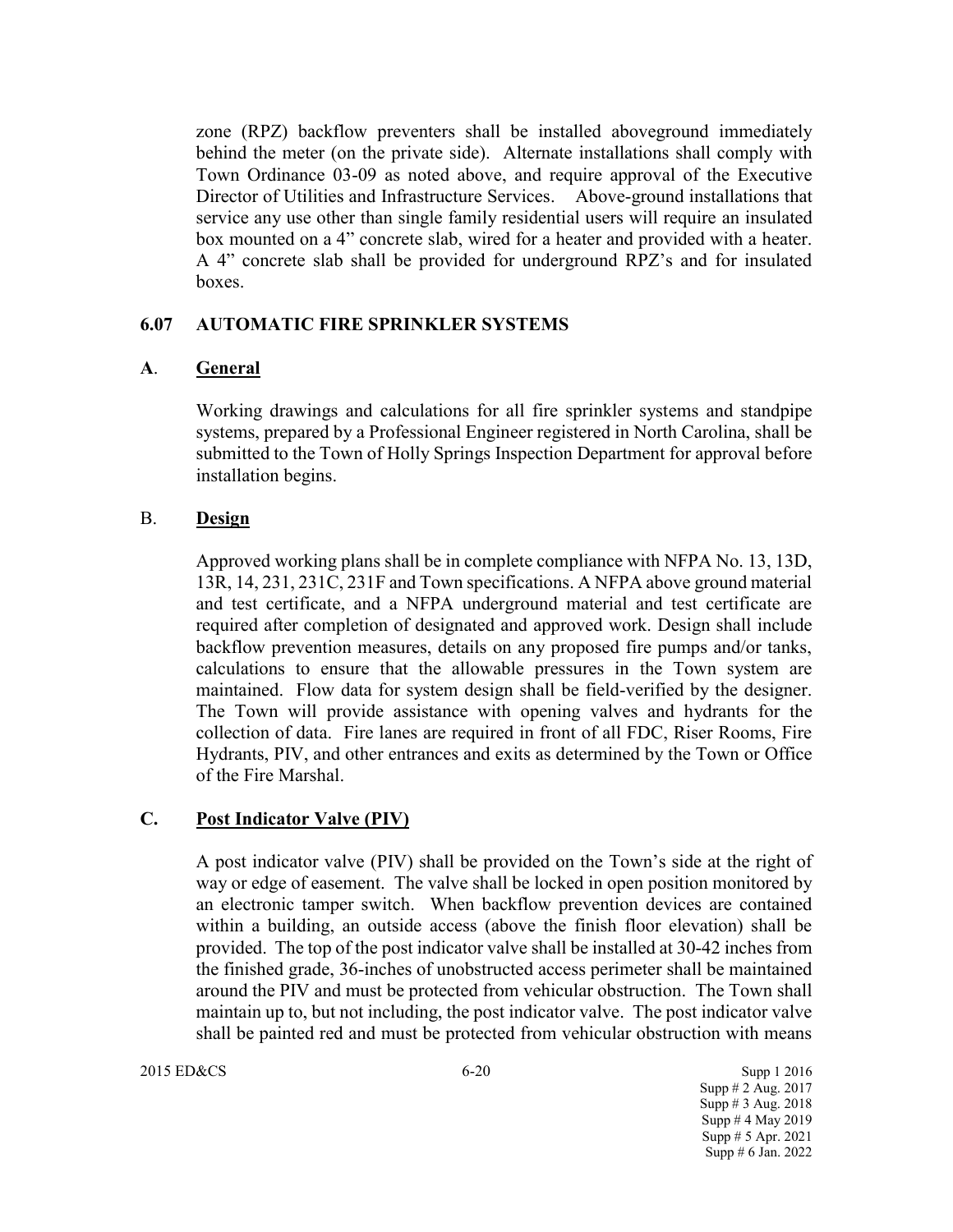of steel bollards when not located behind curb. In urban settings, a wall mounted indicator valve may be used where there is no suitable location for a post mounted indicator valve. Wall mounted indicator valves shall be centered 30-42 inches above the finished grade. It shall be greater than 10 feet from any door, window or protected opening along the wall.

Post indicator valve is to be located as close as possible to the tap of the water main.

### **D. Backflow Prevention**

When a fire protection system is proposed an RPZ type backflow prevention device as approved by USC (with make and model specified) shall be required. RPZ's shall be located inside a riser room in a location shown on the construction plans. Existing structures shall be exempt from this section until such time any structure is sold, remodeled or improvements to the property exceeding the sum of \$2,500.00 are made, or a new occupancy permit is otherwise required for the property.

### **E. Fire Department Connection (FDC)**

Where automatic fire sprinkler systems or standpipe systems are used, a Fire Department Connection (FDC) with check valve [reference detail section 6, HS625] shall be provided on the street side of buildings, fully visible and recognizable from the street or nearest point of fire department vehicle access or as otherwise approved by the Office of the Fire Marshal. The Fire Department Connection shall be located 36 inches above proposed grade and within 100 feet of a fire hydrant and at fall zone line or as specified by the Office of the Fire Marshall, and shall be located so that nothing obstructs direct access. A 5 foot clearance shall be provided around the FDC connection and labeled with 6 inch contrasting colored letters. When a sprinkler system serves only part of a large structure, the fire department connection shall be labeled as to which section of the structure that sprinkler riser serves. This labeling shall be a minimum of 2 inch lettering on a permanent sign. FDC shall have a 5" Storz connection with chained cap. FDC's can be mounted on single story buildings only.

### **F. Dedicated Riser Room**

A dedicated sprinkler riser room providing an entry door to the room from the exterior of the building in accordance with NC Building Code shall be provided. All dedicated riser rooms shall be equipped with a floor drain sized appropriately to prevent flooding. The floor drain shall be piped to storm system or main building drain. The floor drain shall be provided with a circular raised ring/hub around the floor drain to prevent debris and/or chemicals from entering the drain during an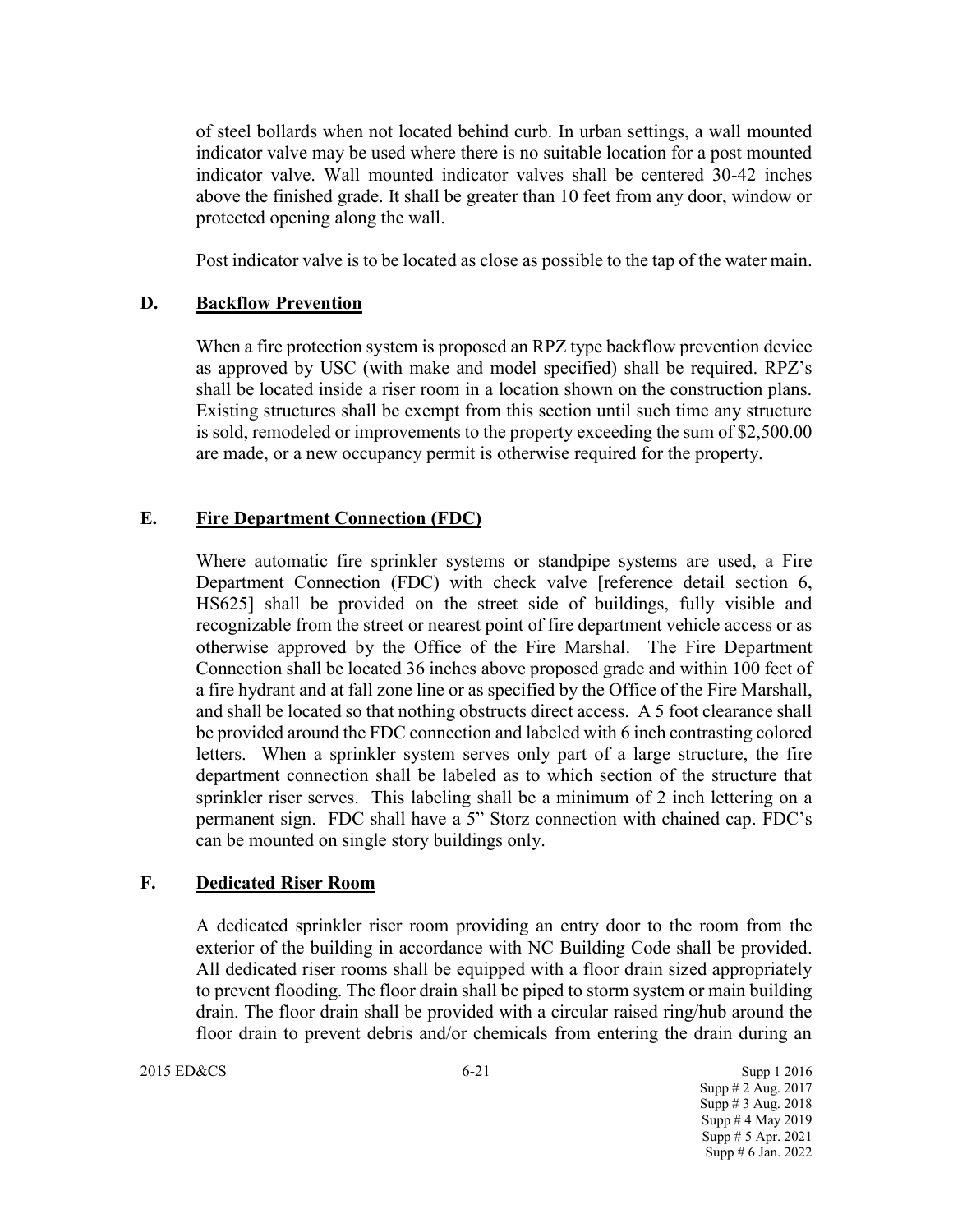emergency spill. The hub shall be fabricated of cast iron or other corrosion resistant material and extend at least 3 inches above floor elevation. The exterior riser room door plus all other required or Town designated fire exits shall have a protected clearance of 5 feet from any obstruction by vehicular movement by means of curbing, bollards, or concrete bumpers.

## **G. Access**

Any building, other than a residential building with less than four units, shall have installed a "Knox Box" key entry system to be used by the local fire department in case of emergency. The key box shall contain master keys necessary for access to all portions of the premises. The Office of the Fire Marshal may specify such supplemental information as floor plans, lists of chemicals and hazardous materials located within the building to be required within the Knox Box.

This Knox Box shall be mounted on the exterior entrance to the dedicated riser room or at the normal fire department entrance when there is no dedicated riser room. Mount Knox Box on wall at 5 feet A.F.F. on door handle side of dedicated riser room door or normal fire department entrance door. This Knox Box shall be ordered through the Town of Holly Springs Fire Department and shall be in place before a Certificate of Occupancy is issued. Forms are available from the Town Fire Department. Average delivery time is 5 to 6 weeks. Keys to access the facility shall be provided to the Town Fire Department by the owner/manager.

Existing structures shall be exempt from this section until such time as any such structure is sold, remodeled or improvements to the property, exceeding the sum of \$2,500.00, are made, or a new occupancy permit is otherwise required for the property.

#### **H. Identification**

The exterior door leading to the dedicated sprinkler riser room shall be labeled with minimum 4 inch lettering designating "SPRINKLER RISER ROOM" in a contrasting color. Durable vinyl lettering is suggested.

#### **I. Installation**

All gas or electrical panels must be protected with steel bollards from vehicular traffic.

#### **J. Fire Alarm Panel Location**

2015 ED&CS 6-22 Supp 1 2016 Supp # 2 Aug. 2017 Supp # 3 Aug. 2018 Supp  $# 4$  May 2019 Supp # 5 Apr. 2021 Supp # 6 Jan. 2022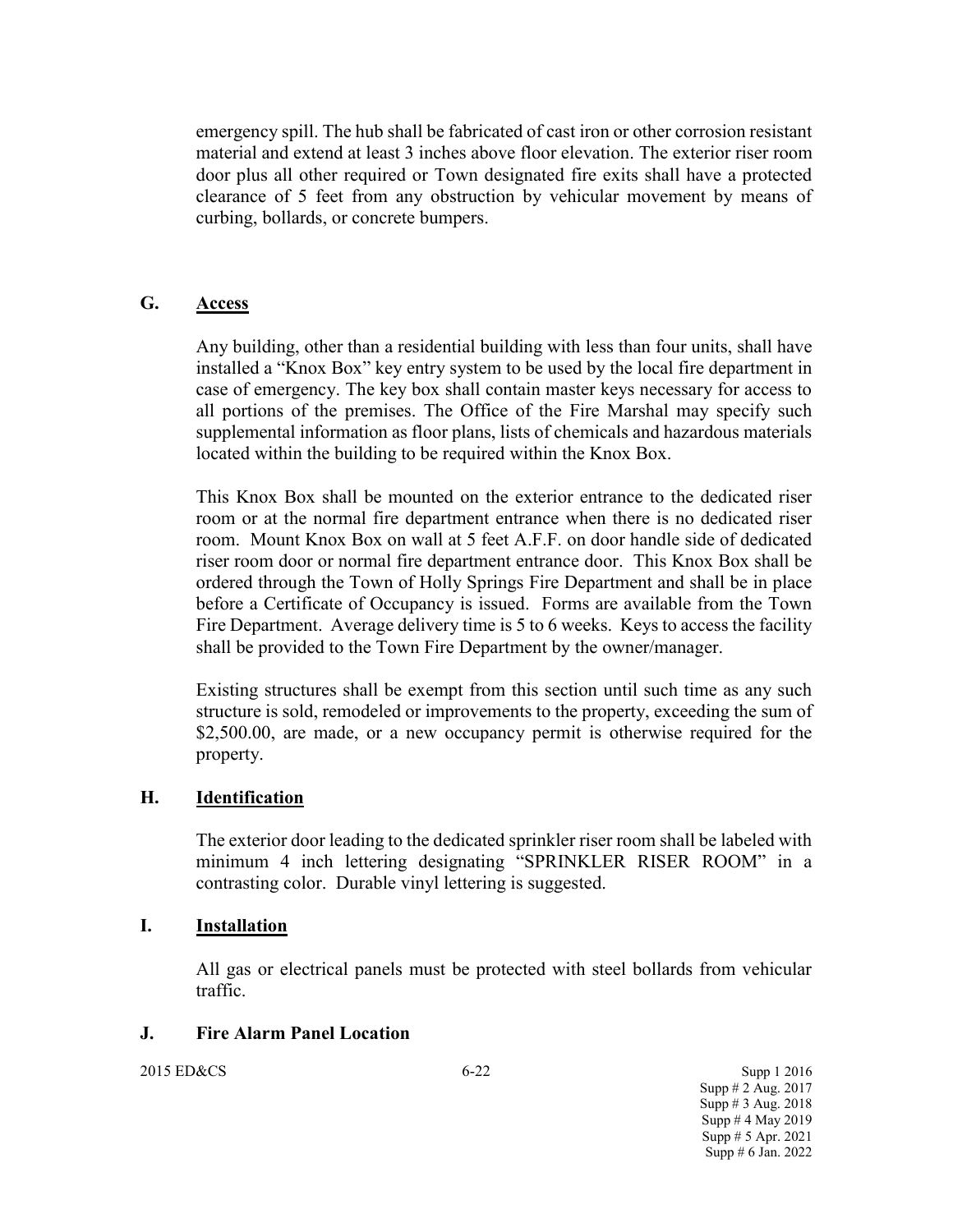When a building is protected by an automatic sprinkler system and has a fire alarm system, the fire alarm control panel or a remote annunciation of the fire alarm control panel shall be placed in the sprinkler riser room. This control panel shall have the capacity of silencing and resetting. Adjacent to the fire alarm control panel shall be a mounted framed zone map, removable from the wall. Nomenclature shall correspond with the zone map.

When there is no sprinkler system in building, the fire alarm control panel or remote annunciator shall be located at the normal fire department entrance.

### **6.08 FIRE DEPARTMENT ACCESS**

#### **A. Fire Access and Fire Lanes**

#### Fire Access

The following guidelines represent the Town's efforts to maintain consistency concerning Fire Department emergency access. It is the Town's responsibility to ensure adequate access for the Fire Department and other responding agencies. The Town therefore reserves the right to require modifications to established requirements if, in the Town's opinion, the access cannot be provided or may be compromised.

All access roadways shall be built to street standards as described in the Town's Engineering Design and Construction Standards. The roadway design shall be prepared and certified by a Design Professional. All required access roadways shall be properly maintained and kept clear for emergency use at all times. Any alternatives to these specifications shall be reviewed and approved by the Office of the Fire Marshal prior to construction.

FIRE APPARATUS ACCESS ROAD – A road that provides fire apparatus access from a fire station to a facility, building or portion thereof. This is a general term inclusive of all other terms such as fire lane, Public Street, Private Street, parking lot lane and access roadway.

FIRE LANE – A road or other passageway developed to allow the passage of fire apparatus. A fire lane is not necessarily intended for vehicular traffic other than fire apparatus.

Approved fire apparatus access roads shall be provided for every facility, building or portion of a building hereafter constructed or moved into or within the jurisdiction. The fire apparatus access road shall comply with the requirements of

2015 ED&CS 6-23 Supp 1 2016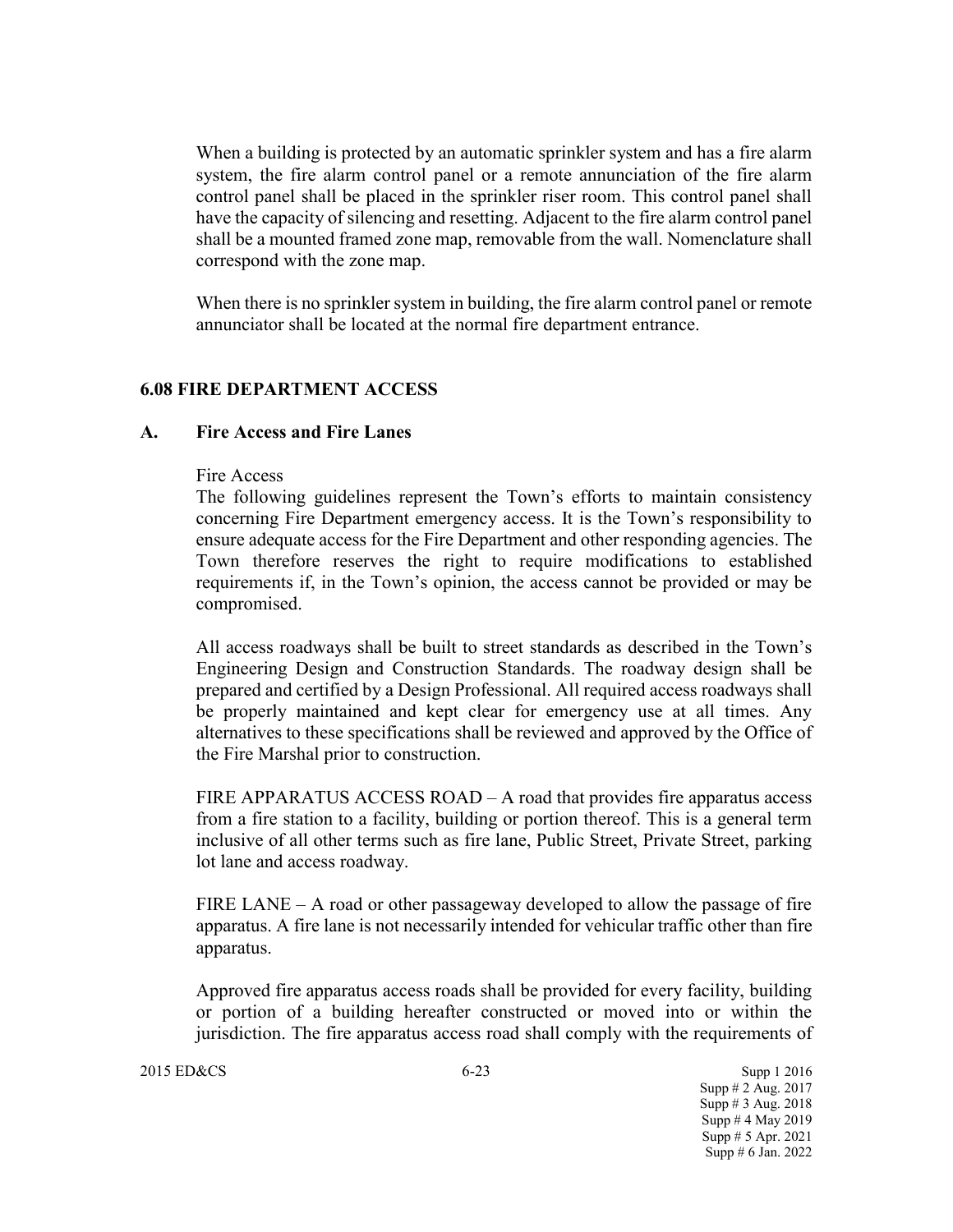the NC Fire Code and Town Standards and shall extend to within 150 feet of all portions of the facility or all portions of the exterior wall of the first story of the building as measured by an approved route around the exterior of the building or facility. The fire official is authorized to increase the 150 feet where:

The building is equipped throughout with an approved automatic sprinkler system installed in accordance with the NC Fire Code and applicable NFPA standards.

Fire apparatus access roads cannot be installed due to location on property, topography, waterways, non-negotiable grades or other similar conditions, and an approved alternative means of fire protection is provided.

There are not more than two Group R-3 or Group U occupancies.

Fire department apparatus access to buildings used for high-piled combustible storage shall comply with the applicable provisions of the NC Fire Code.

Fire apparatus access roads shall have an unobstructed width of not less than 20 feet and an unobstructed vertical clearance of not less than 13 feet 6 inches.

The Office of the Fire Marshal shall have the authority to require an increase in the minimum access widths where they are inadequate for fire or rescue operations.

Fire apparatus access roads shall be designed and maintained to support the imposed loads of fire apparatus and shall be surfaced so as to provide all-weather driving capabilities.

Dead-end fire apparatus access roads in excess of 150 feet (45 720 mm) in length shall be provided with an approved area for turning around fire apparatus. Proposed turn around area shall not be located within proposed residential lots. See TOHS Detail HS367

Grass pavers are also an acceptable alternative to concrete, asphalt or gravel for the 120' Hammerhead or the acceptable alternative to the 120' Hammerhead. Specification and data sheets on the proposed pavers will need to be submitted to the Fire Department for approval

Where a bridge or an elevated surface is part of a fire apparatus access road, the bridge shall be constructed and maintained in accordance with AASHTO Standard Specification for Highway Bridges. Bridges and elevated surfaces shall be designed for a live load sufficient to carry the imposed loads of fire apparatus. Vehicle load limits shall be posted at both entrances to bridges when required by the code official. Where elevated surfaces designed for emergency vehicle use are adjacent to surfaces which are not designed for such use, approved barriers, approved signs or both shall be installed and maintained when required by the code official.

The grade of the fire apparatus access road shall be within the limits established by the Office of the Fire Marshal based on the fire department's apparatus.

#### **B. Gates**

Gates securing the fire apparatus access roads shall comply with all of the following criteria:

2015 ED&CS 6-24 Supp 1 2016

Supp # 2 Aug. 2017 Supp # 3 Aug. 2018 Supp # 4 May 2019 Supp # 5 Apr. 2021 Supp # 6 Jan. 2022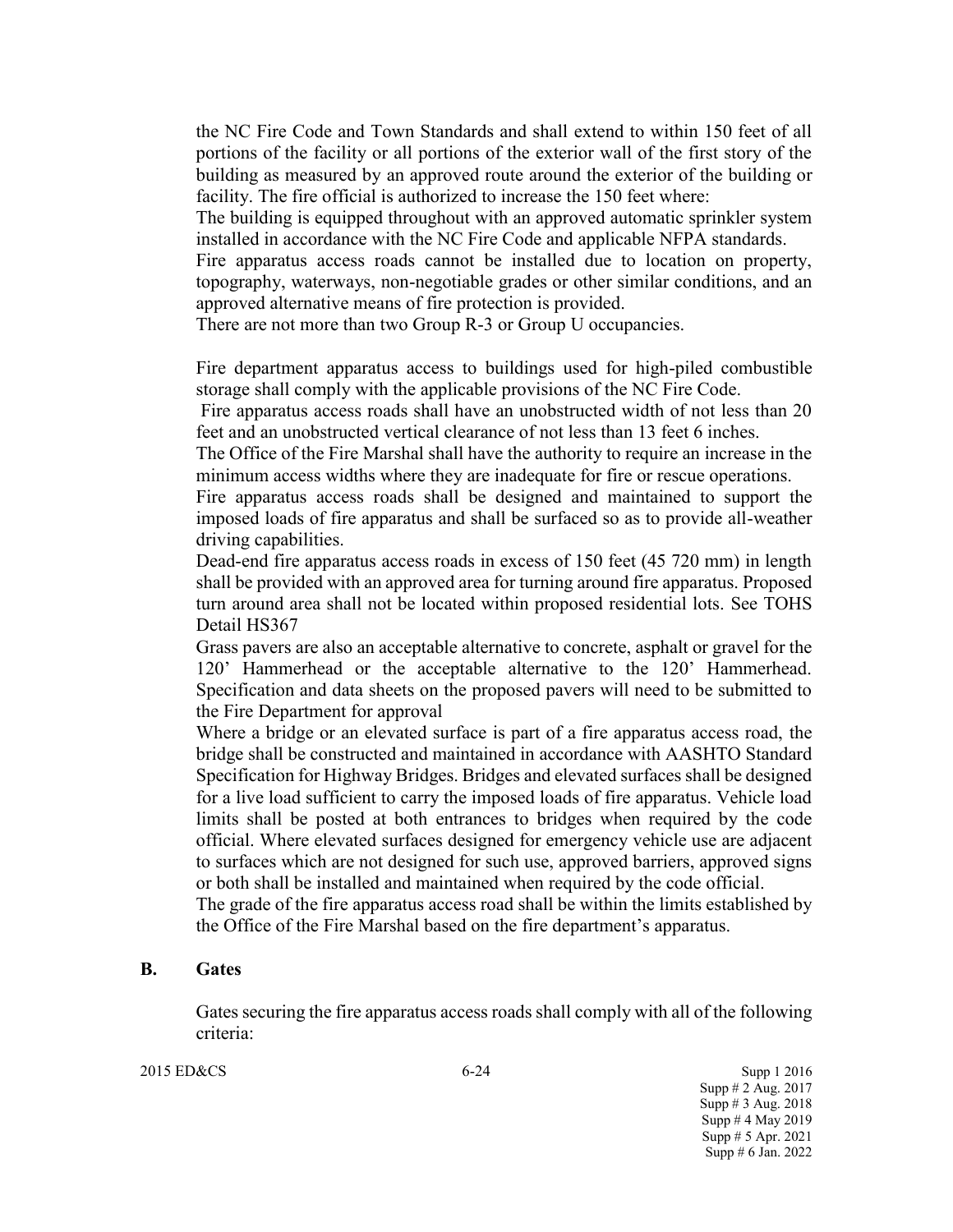The minimum unobstructed gate width shall be 20 feet.

The gate shall have a Knox Box mounted to it, with keys or access cards to open the gate in the event of an emergency.

Gates shall be of the swinging or sliding type, unless approved by the Office of the Fire Marshal.

Gate components shall be maintained in an operative condition at all times and replaced or repaired when defective.

Electric gates shall be equipped with a means of opening the gate by fire department personnel for emergency access. Emergency opening devices shall be approved by Office of the Fire Marshal.

Manual opening gates shall not be locked with a padlock or chain and padlock unless they are capable of being opened by means of forcible entry tools; locking device specifications shall be submitted for approval by the Office of The Fire Marshal.

The Office of the Fire Marshal is authorized to require the installation and maintenance of gates or other approved barricades across fire apparatus access roads, trails or other access ways, not including public streets, alleys or highways.

When required, gates and barricades shall be secured in an approved manner. Roads, trails and other access ways that have been closed or obstructed shall not be trespassed on or used unless authorized by the owner and the Office of the Fire Marshal.

The installation of security gates across a fire apparatus access road shall be approved by the Office of the Fire Marshal. Where security gates are installed, they shall have an approved means of emergency operation. The security gates and the emergency operation shall be maintained operational at all times. Electric gate operators, where provided, shall be listed in accordance with UL 325. Gates intended for automatic operation shall be designed, constructed and installed to comply with the requirements of ASTM F 2200.

### **C. Two Points of Access**

The Office of the Fire Marshal may require more than one fire apparatus access road based on the potential for impairment of a single road by vehicle congestion, condition of terrain, climatic conditions or other factors that could limit access.

When two points of access are required, they shall be placed a distance apart of at least one half of the length of the maximum overall diagonal dimension of the property or area to be served, measured in a straight line between accesses. The Town shall not allow the second access point to be limited to use by emergency responders only. The second access shall always be available for public use in case the other access is blocked.

Buildings or facilities located in Commercial and Industrial Developments and exceeding 30 feet or 3 stories in height shall have at least 2 means of fire apparatus access. Buildings or facilities having a gross building area of more than 62,000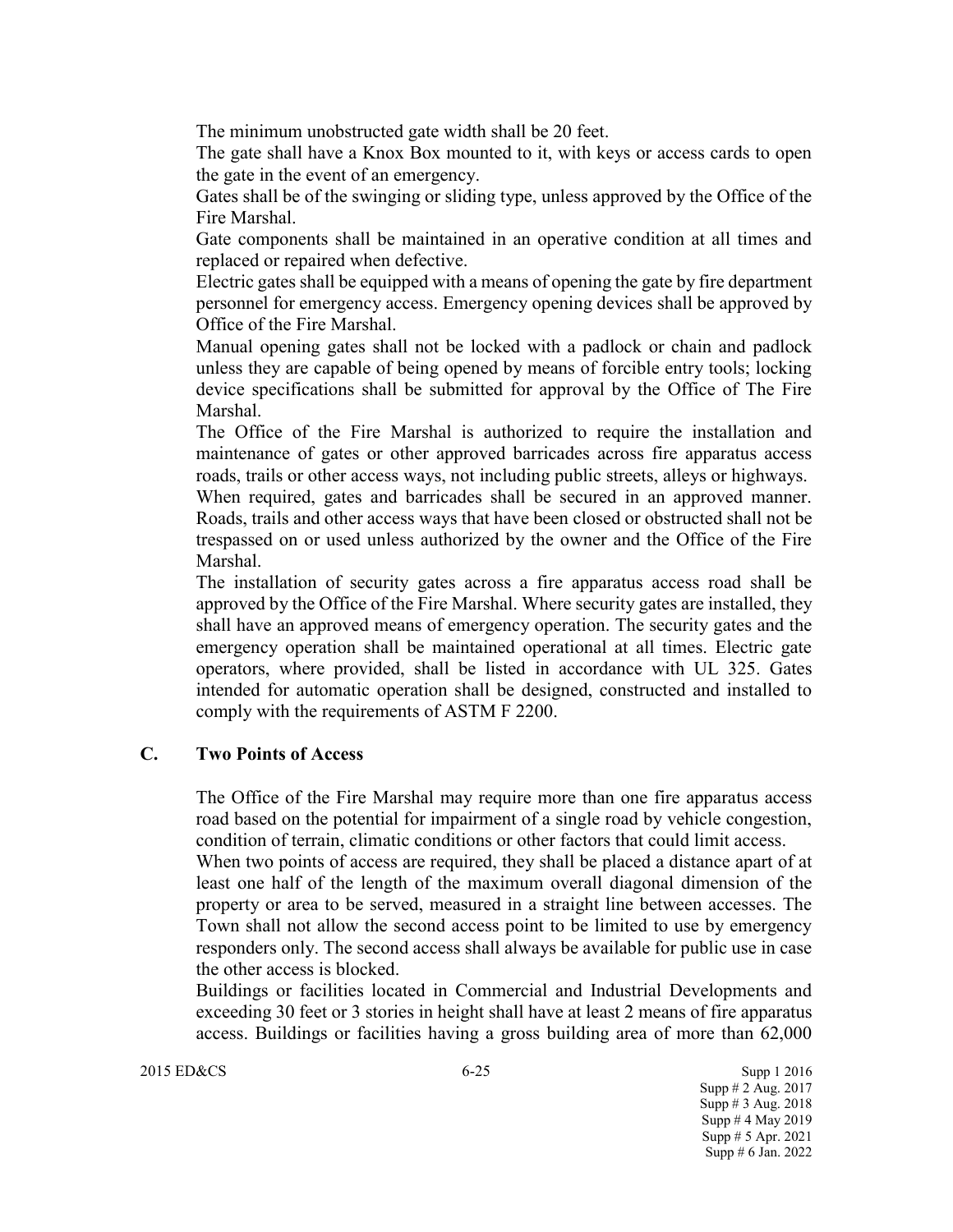square feet shall have at least 2 means of fire apparatus access. If the buildings or facilities are provided with an approved automatic fire sprinkler system, the gross building area can be increased to 124,000 square feet with one access road. Fire apparatus access roadways shall have a minimum unobstructed width of 26 feet in the immediate vicinity of any building of portion of building more than 30 feet in height. At least one of the required access routes meeting this condition shall be located within a minimum of 15 feet and a maximum of 30 feet from the building, and shall be positioned parallel to one entire side of the building. Maintenance of the required access shall be considered during the planning stages and installation of Fire Department access roadways, fire hydrants, or connections. This includes the potential growth of trees and/or other vegetation over the years.

#### **D. Fire Lanes**

A plan shall be submitted for approval to the Office of the Fire Marshal which indicates all fire lanes and proposed fire lane sign placements for the project site. The general requirement designates that any building located more than 150 feet from a public road, or which exceeds 30 feet in height and is set back more than 50 feet from a public road, shall have a fire lane.

Fire lanes shall be a minimum width of 20 feet and shall be properly marked and signed to designate the access as a "fire lane" as specified by the Office of the Fire Marshal. The surface of the fire lane shall be paved with a minimum of 8 inches of ABC stone and 3 inches of S 9.5C asphalt.

All fire lanes shall be marked in accordance with one of the following requirements: Continuously painted yellow striping along the fire lane with "No Parking - Fire Lane" printed with minimum 8-inch high letters at 40-foot intervals or as directed by the Office of the Fire Marshal;

Continuously painted yellow curb along the fire lane with "No Parking - Fire Lane" printed with minimum 8-inch high letters at 40-foot intervals or as directed by the Office of the Fire Marshal;

The installation of the MUTCD standard sign showing "No Parking - Fire Lane" placed at each end of the fire lane and at 50-foot intervals with arrows on the signs or a continuously painted yellow strip along both sides of the fire lane (or an additional sign beneath the fire lane sign lettered as "both sides"). Signs shall be a type  $R8-31$  or equivalent reflective sign no less than 12 inches x 18 inches in size, white background, with the wording "No Parking - Fire Lane" in red letters.

Signs shall be posted at the following minimum height:

60 inches to the top of the sign when pedestrians do not pass by or under the sign. This application includes signs mounted on the building face, a column, or other fixed mounting surface;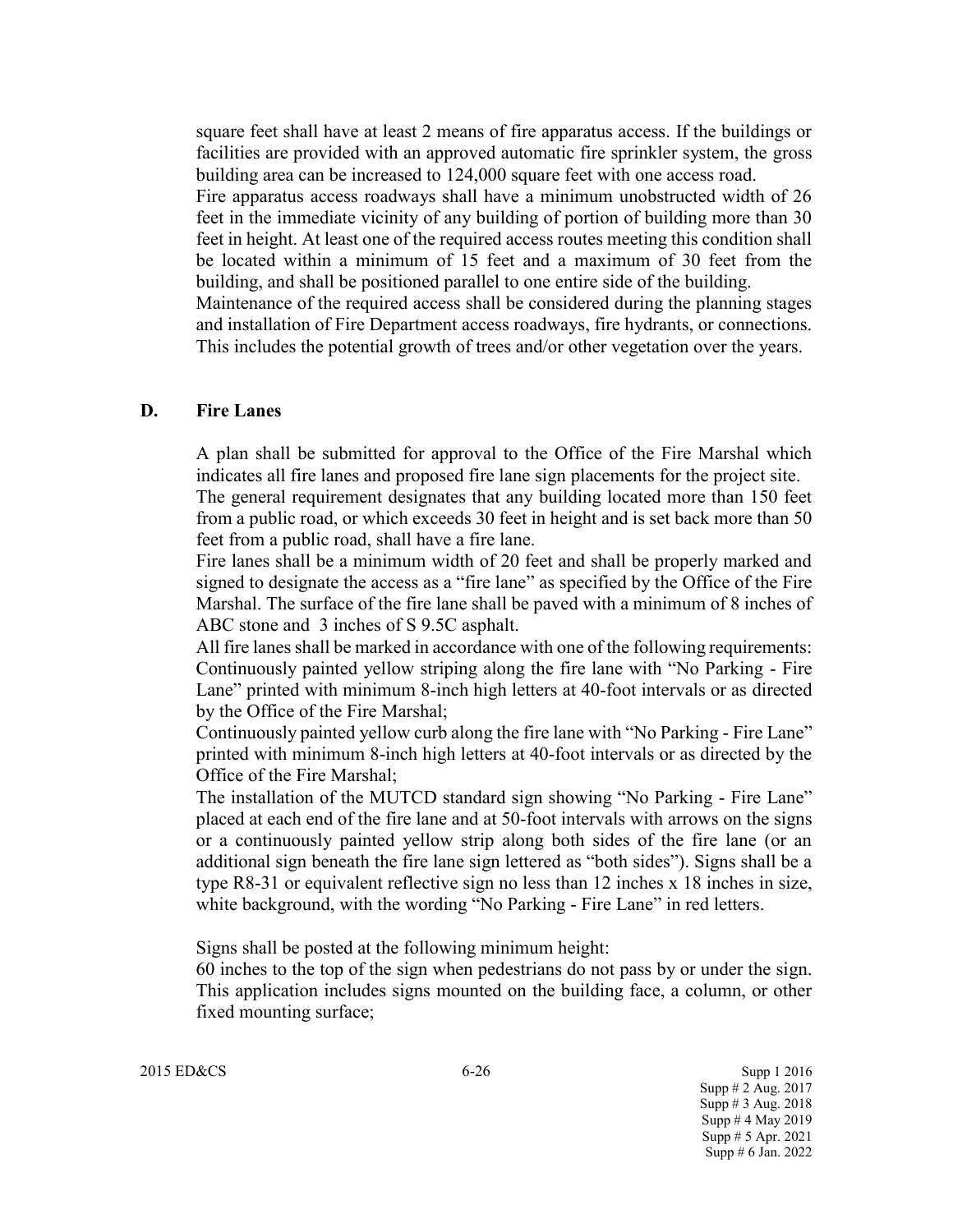84 inches to the top of the sign when the pedestrian path does pass by or beneath the sign. This application includes signs mounted on a fixed metal post located in a sidewalk and/or traffic island.



The above fire lane requirements shall also apply to all fire hydrant islands located along the face and sides of a hydrant.

Fire Lanes shall be installed and inspected in accordance with these Standard Specifications as well as the NC Fire Code. The Office of the Fire Marshal shall have the authority to designate fire lanes as deemed necessary for Fire Department access.

Roadways, driveways, and access ways shall not be marked as fire lanes without first obtaining approval from the Office of the Fire Marshal.

### **E. Fire Safety During Construction**

There shall be no open burning within the Town's jurisdiction, unless approved by the Office of the Fire Marshal.

Fire Safety during construction, alteration, or demolition shall be maintained according to the NC Fire Code and other applicable provisions of NFPA 241.

Fire safety during construction and demolition is essential to maintain a safe and efficient project. The use of temporary heating equipment, flammable and combustible liquids storage, use and dispensing, explosives storage, handling and use, and all other general fire safety requirements shall be adhered to according to the NC Fire Code.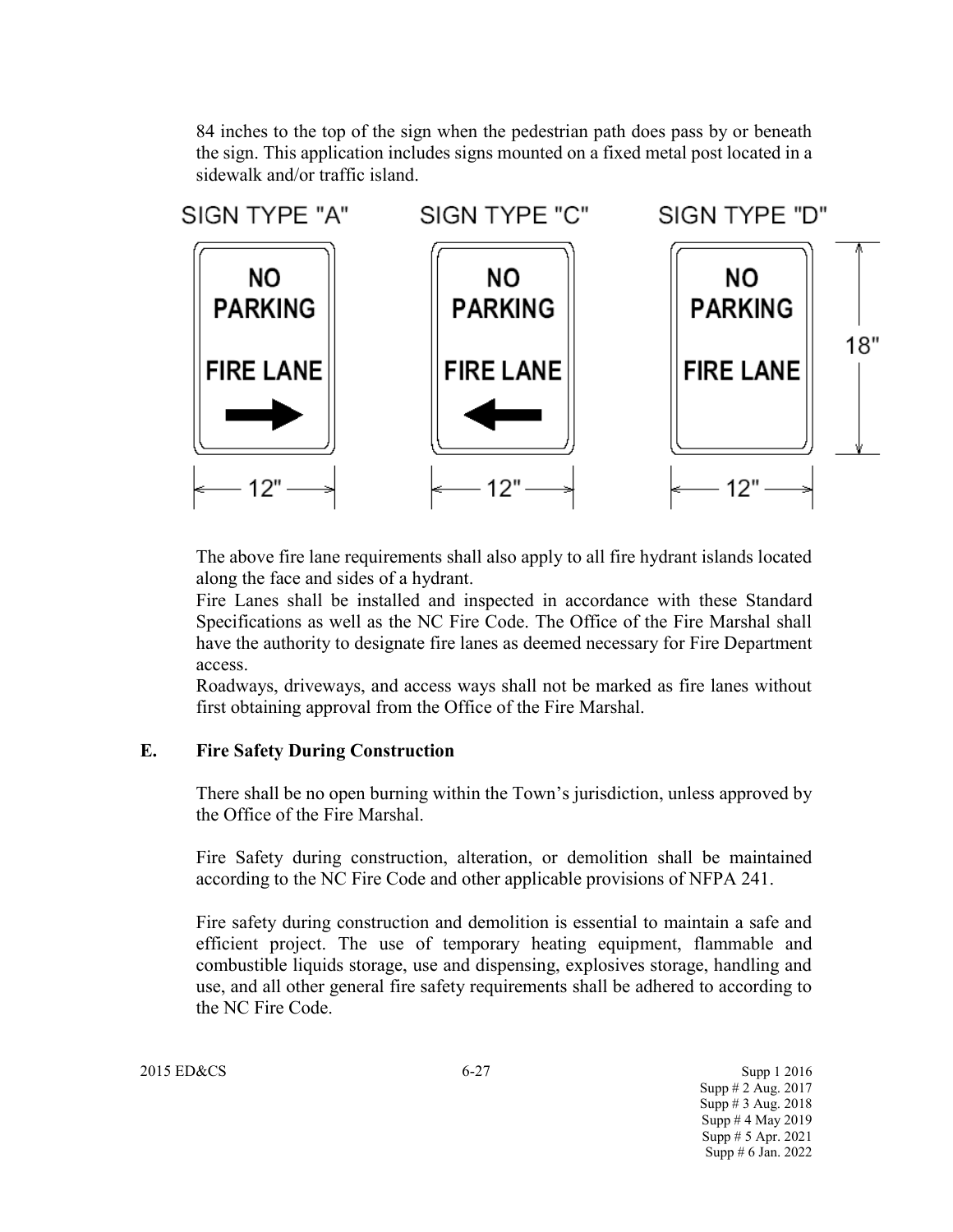Vehicle access for firefighting shall be provided to all construction or demolition sites. Vehicle access shall be provided within 100 feet of temporary or permanent fire department connections. Vehicle access shall be provided by either temporary or permanent roads, capable of supporting vehicle loading under all weather conditions.

The fire protection water supply system, including fire hydrants, shall be installed and be in at least the functional status prior to placing combustible materials on the project site. If phased construction is planned, coordinated installation of the fire protection water system is permitted.

Any existing fire hydrant removed from service due to construction/demolition activities shall be placed back into service by the Owner/Developer within 14 calendar days from the date it was taken out of service or a timeframe approved by the Office of the Fire Marshal.

The Fire Department shall be notified at least 24 hours before fire hydrant(s) or water line impairment.

### **6.09 TESTING AND INSPECTION**

Under no circumstance shall any waterline system valve be operated without prior approval by the Development Inspector. Damage to Town infrastructure resulting from illegal operation of valves shall be the responsibility of the Contractor. In addition, the Contractor shall be subject to a fine for operating a valve without prior approval.

All materials shall be inspected by the Development Inspector before they shall be allowed to be installed. Materials rejected by the Development Inspector shall be immediately removed from the job site.

The Contractor shall furnish all materials, labor, equipment, and shall pay for the water used to perform all testing and inspections to the satisfaction of the Development Inspector. The Contractor shall obtain a Water Blowoff Permit from the Town Engineering Department for use when blowing off water mains.

Water service taps shall not be made until after all water main testing is completed, and bacteriological testing is satisfactory.

#### **A. Hydrostatic Testing**

2015 ED&CS 6-28 Supp 1 2016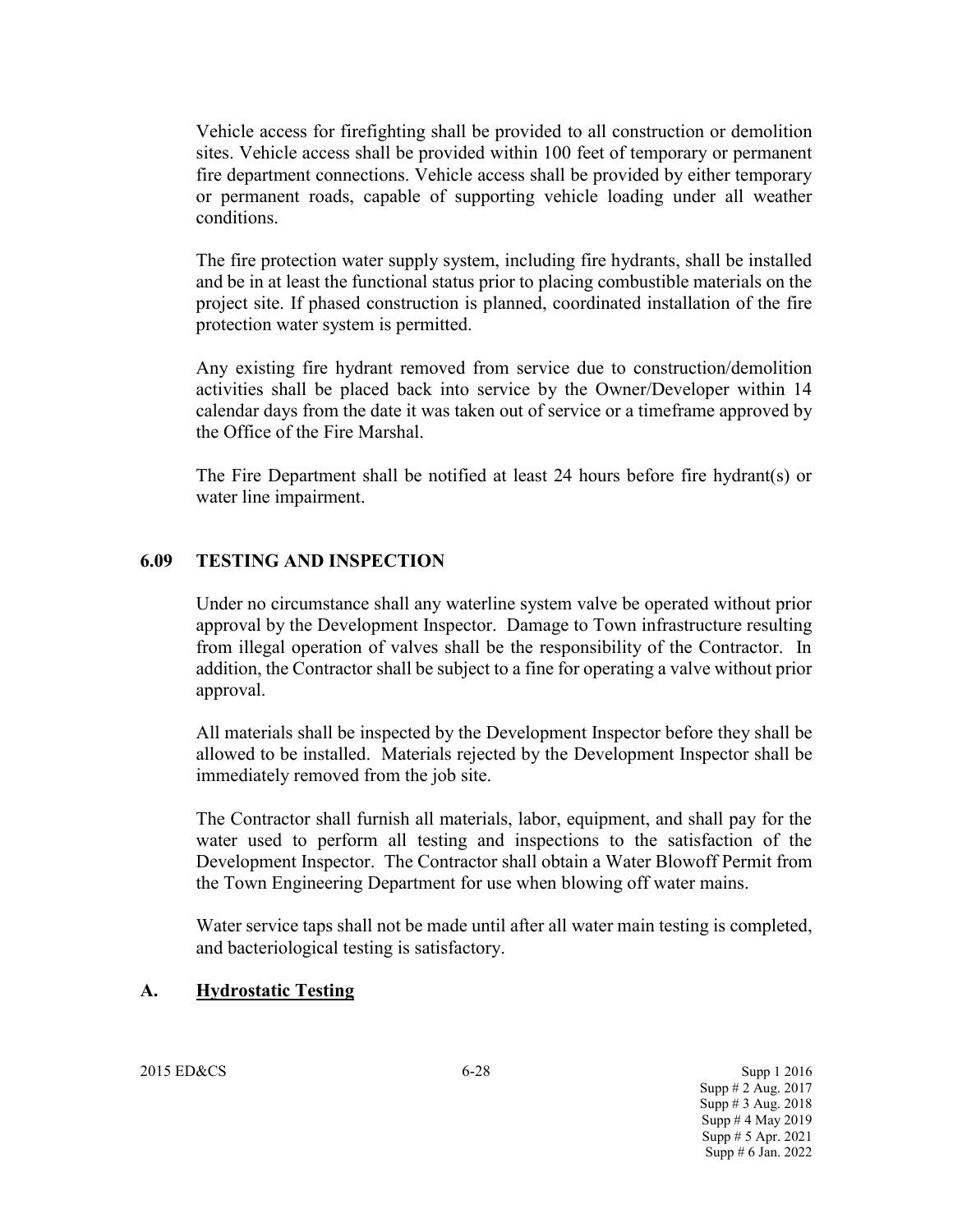No valve in the existing Town of Holly Springs water system shall be operated without authorization from the Construction Inspector via a Water Blowoff Permit. Each section of line which is to be hydrostatically tested shall be slowly filled with water at a rate which will allow complete evacuation of air from the line. Once the line is full, it shall be blown off at a minimum of 2.5 FPS to flush and remove any debris. The line must be pretested at 200 psi for 2 hours prior to contacting inspector for testing. Hand pumps shall not be used for the pressure testing of water mains. Taps used for testing purposes shall be removed after testing in accordance with Section 6.11 of these Standards.

Each water line shall be tested to a pressure of 200 psi as measured at the lowest elevation of the line for a duration of 2 hours. The pressure gauge used in the hydrostatic test shall be calibrated in increments of 10 psi or less. At the end of the test period, the leakage shall be measured with an accurate water meter. Note that all visible leaks are to be repaired regardless of the amount of leakage. The Development Inspector may require pressure tests to be performed in smaller segments to determine if there is a problem with a particular section of waterline. No chlorine dosage will be allowed in line during testing.

Fire line need to be tested all the way up to the slab through the riser room by the Development Inspector.

| <b>ALLOWABLE LEAKAGE</b> |                                                       |  |
|--------------------------|-------------------------------------------------------|--|
| Pipe Size (inches)       | Amount of Allowable Leakage (gallons per 1000 feet of |  |
|                          | pipe)                                                 |  |
| $\overline{4}$           | 0.85                                                  |  |
| 6                        | 1.28                                                  |  |
| 8                        | 1.70                                                  |  |
| 12                       | 2.56                                                  |  |
| 16                       | 3.40                                                  |  |
| 20                       | 4.24                                                  |  |
| 24                       | 5.10                                                  |  |

#### **B. Chlorination**

All additions or replacements to the water system shall be chlorinated before being placed in service. Such chlorination must take place under the supervision of the Construction Inspector.

2015 ED&CS Supp 1 2016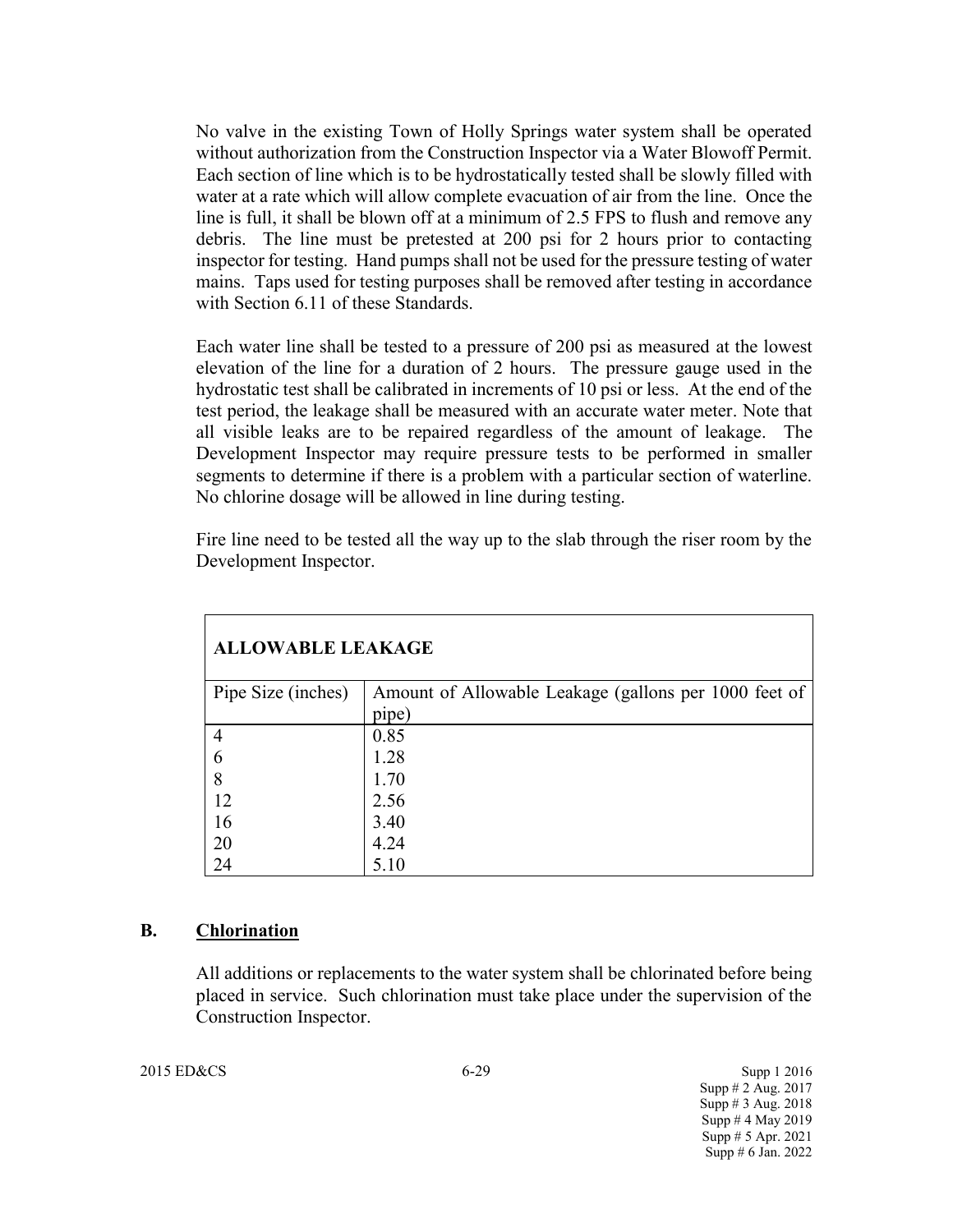Chlorination of a completed line shall be carried out in the following manner:

- 1) The specific procedure and order of testing and blowoffs shall be approved by the Construction Inspector before beginning the chlorination process.
- 2) Taps shall be made at the control valve at the upstream end of the line and at all extremities of the line including valves.
- 3) A solution of water containing high test hypochlorite (65%) available chlorine shall be introduced into the line by regulated pumping at the control-valve tap. The solution shall be of such a concentration that the line shall have a uniform concentration of 50 ppm total chlorine immediately after chlorination. The following chart shows the required quantity of 65% HTH compound to be contained in solution in each 1000 foot section of line to produce the desired concentration of 50 ppm.

| <b>HYPOCHLORITE SOLUTION</b> |                                                             |  |  |
|------------------------------|-------------------------------------------------------------|--|--|
| Pipe Size                    | High Test Hypochlorite (65%) (pounds per 1000 feet of line) |  |  |
| (inches)                     |                                                             |  |  |
| 6"                           | 0.95                                                        |  |  |
| 8"                           | 1.68                                                        |  |  |
| $10$ "                       | 2.61                                                        |  |  |
| 12"                          | 3.77                                                        |  |  |
| 14"                          | 5.13                                                        |  |  |
| $16$ "                       | 6.70                                                        |  |  |
| $20$ "                       | 10.51                                                       |  |  |
| 24"                          | 15.10                                                       |  |  |

- 4) The HTH solution shall be circulated in the main by opening the control valve and systematically manipulating hydrants and taps at the line extremities. The HTH solution must be pumped in at a constant rate for each discharge rate in order that a uniform concentration will be produced in mains. *Note that for projects that are surrounded by populated development areas, the Construction Inspector can require that the circulation of HTH solution be accompanied with mechanical pumping.*
- 5) HTH solution shall remain in lines for no less than 24 hours or as directed by the Executive Director of Utilities and Infrastructure Services.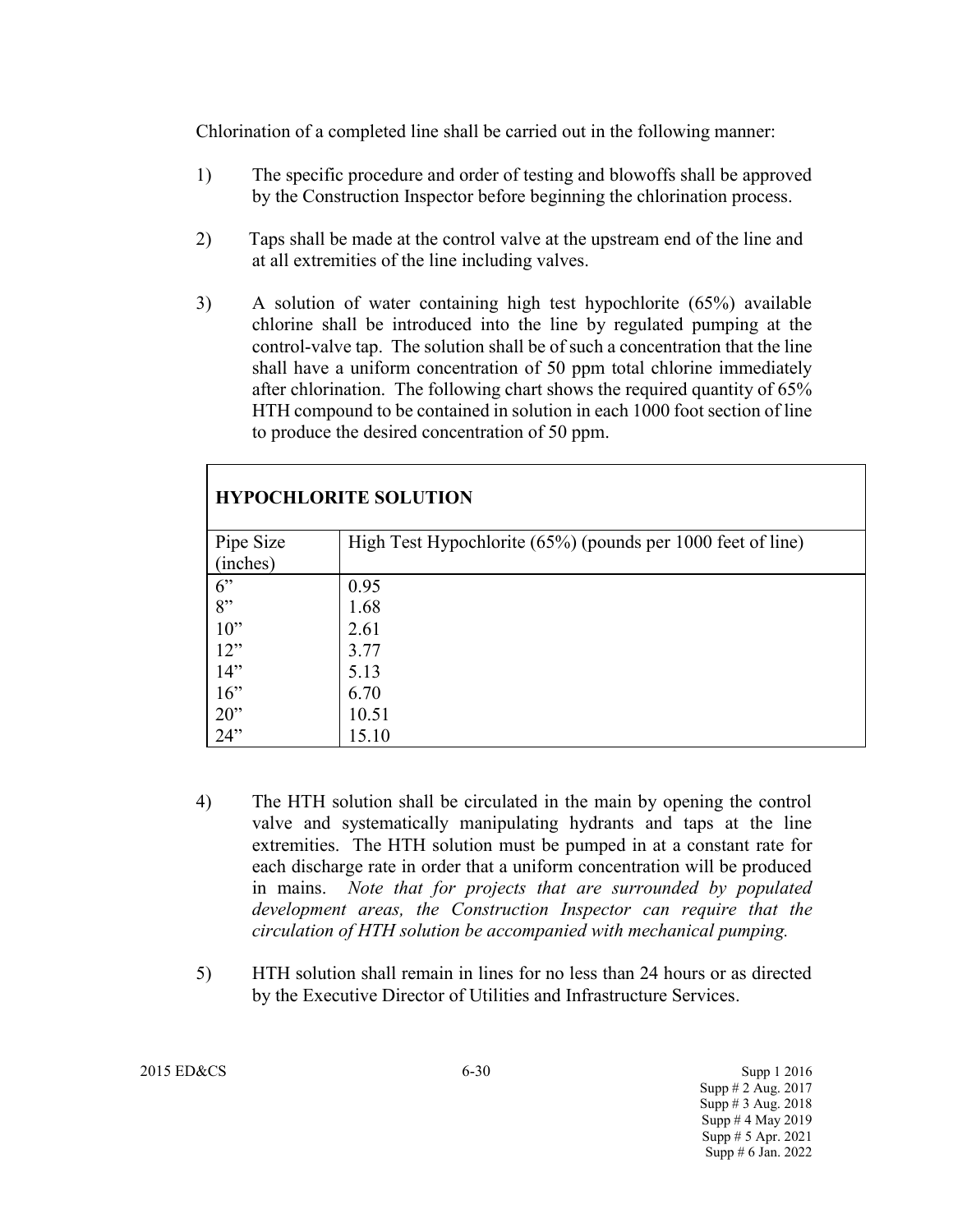6) Extreme care shall be exercised at all times to prevent the HTH solution from entering existing mains.

## **C. Bacteriological Sampling**

All new water systems shall be valved off from the existing water system until a satisfactory bacteriological sample is obtained and the Construction Inspector has authorized the use of the new water system.

- 1. Free residual chlorine after 24 hours shall be at least 10 ppm or the Construction Inspector shall require that the lines be rechlorinated.
- 2. Flushing of lines may proceed after 24 hours, provided the free residual chlorine analysis is satisfactory. Flushing shall be continued until a chlorine test kit shows that the lines contain only the normal chlorine residual.
- 3. Samples for bacteriological analysis shall be collected by the Construction Inspector 24 hours after flushing is completed. The Contractor shall furnish such help as may be required to secure the required samples. Samples shall be collected and delivered as specified by the Construction Inspector.
- 4. If bacteriological test results are unsatisfactory, the Contractor shall immediately obtain another Water Blowoff Permit, rechlorinate and retest the lines, proceeding with such measures as are necessary to secure properly disinfected lines.

### **6.10 FIRE PROTECTION DURING CONSTRUCTION**

The fire protection water supply system, including fire hydrants, shall be installed and tested prior to placing combustible materials on the project site.

### **6.11 IRRIGATION SYSTEMS**

No mainlines or valves shall be allowed within the utility strip (between the sidewalk and curb). Lateral will be allowed and shall be placed within 1 ft of sidewalk. Pipe material for all lines within the public right of way shall be a minimum of 2 feet deep and Schedule 40 PVC or greater for all lateral irrigation lines.

Irrigation systems shall have a backflow preventer installed in accordance with Section 6.06 of these Standards. All irrigation systems are required to secure a plumbing permit from the Code Enforcement Department prior to installation and

2015 ED&CS 6-31 Supp 1 2016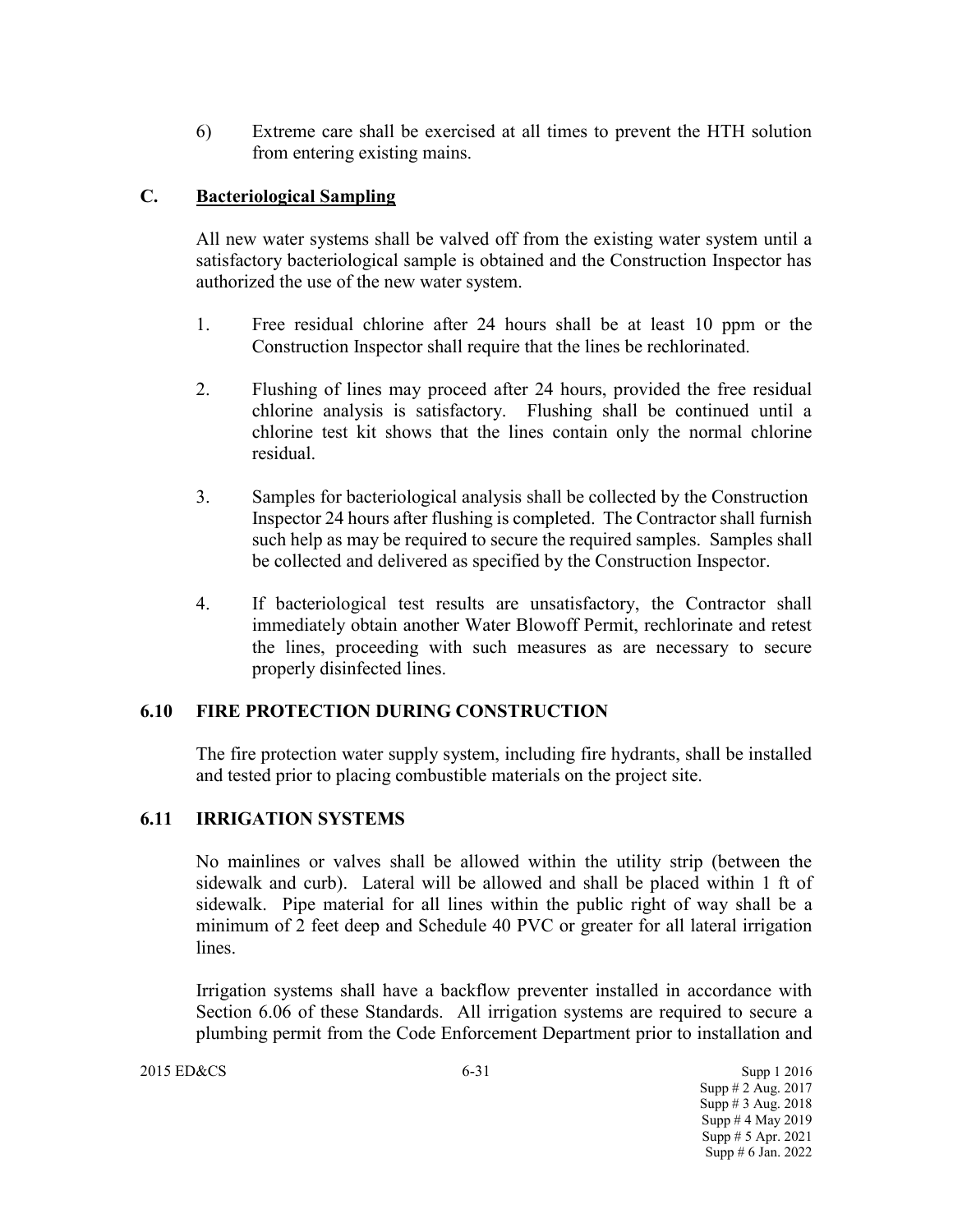shall be inspected after installation. A separate meter is required for irrigation systems.

All irrigation line street crossings shall be contained within a ductile iron or steel encasement pipe. The Town may, in some instances, permit irrigation systems installed in the medians of Town-maintained roadways. These systems must also have french drains installed behind the curb and gutter and piped to a storm drainage collection system. These systems shall be allowed only when some permanent mechanism is established for the private perpetual maintenance of the system(s).

Wells may be kept maintained for irrigation purposes after public utility connection, if they are on the opposite side of the single-family dwelling where the public water and/or sewer service is located.

### **6.12 REPAIR OF WATER LINES**

**Joint Leaks** of cast iron pipe, ductile iron pipe, and PVC pipe shall use a bell joint leak repair clamp as manufactured by Rockwell, or other approved equal.

**Line Breaks or Punctures** shall be repaired by a full circle repair clamp as manufactured by Rockwell, Mueller, or other approved equal.

**Line Splits or Blow Outs** shall be repaired by replacing the damaged section with ductile iron pipe with a cast iron coupling at each end. The following cast pipe couplings shall be used for each pipe material indicated:

A.C. Pipe - Rockwell 441 cast coupling or other approved equal Ductile Iron Pipe - Rockwell 431 cast coupling or other approved equal PVC Pipe - Rockwell 411 cast coupling or other approved equal

For A.C. Pipe to PVC or Ductile Iron Pipe connections, use a cast pipe coupling with different end diameters sized specifically for the pipe materials, and pipe outside diameter at each end.

#### **Water Service Line Repairs**

- A water service line severed between the water main and the water meter shall be repaired using new type K copper tubing and bronze or brass 3-piece flare unions.
- A corporation stop pulled out of a PVC pipe water main shall have a new service saddle and a new corporation stop installed on the water main.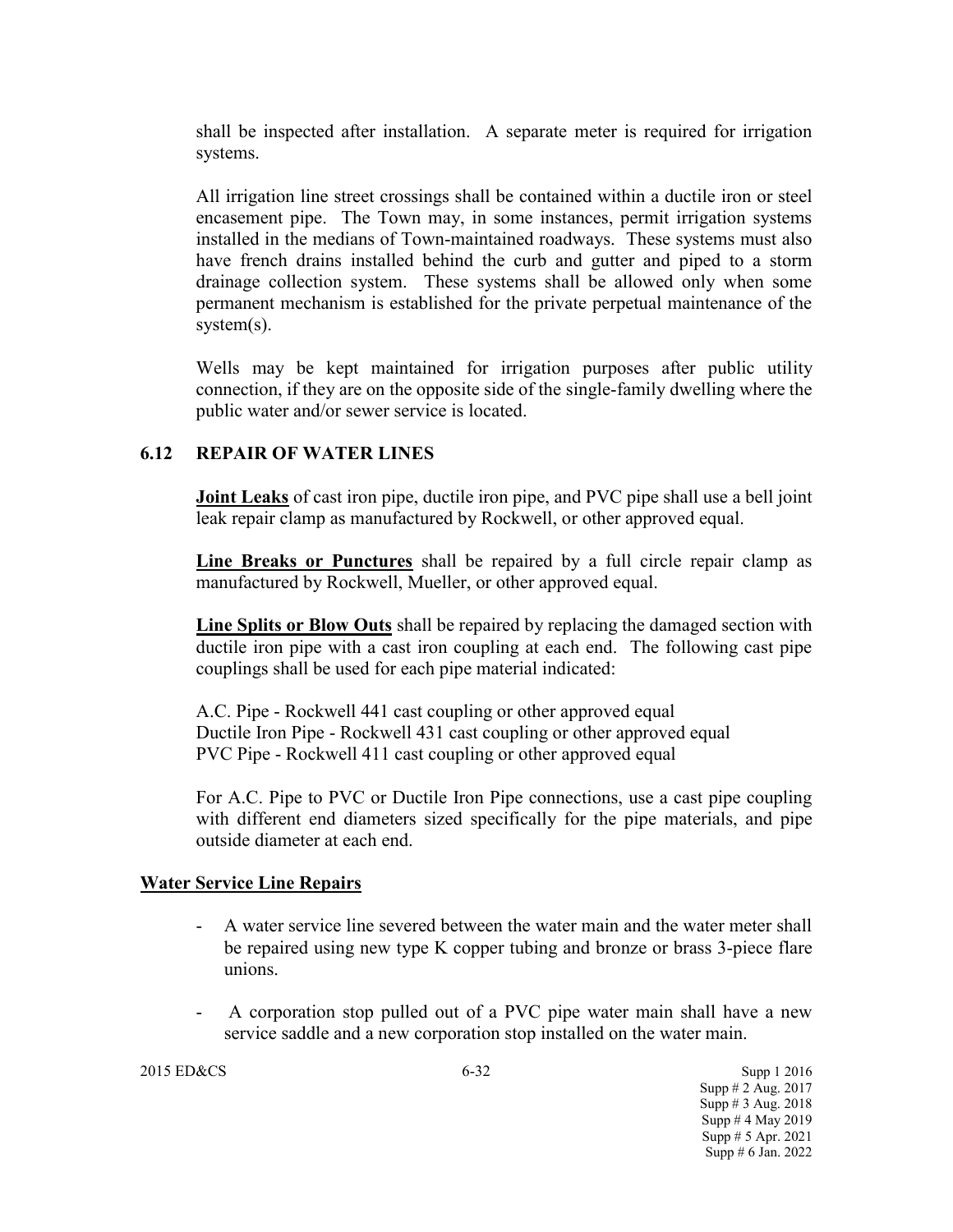- A corporation stop pulled out of a ductile iron pipe water main shall have a full circle repair clamp placed over the old tap hole. A new tap shall be made and a new corporation stop installed on the water main.

2015 ED&CS Supp 1 2016